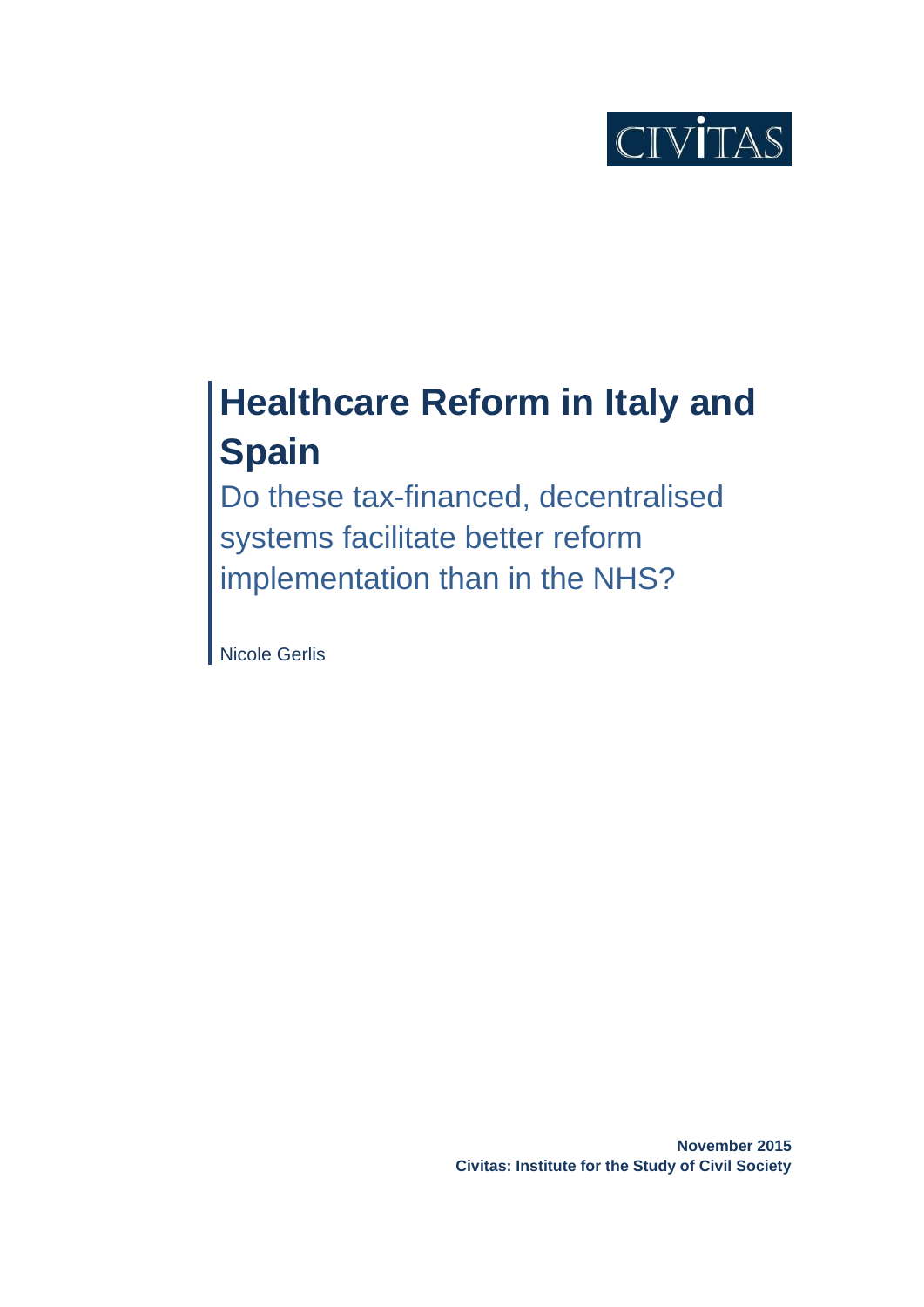**Nicole Gerlis** is in her final year studying History at University College London and has a particular interest in comparing European healthcare systems. Nicole wrote this report during her internship at Civitas in September 2015.



55 Tufton Street, London SW1P 3QL T: 020 7799 6677 E: info@civitas.org.uk

Civitas: Institute for the Study of Civil Society is an independent think tank which seeks to facilitate informed public debate. We search for solutions to social and economic problems unconstrained by the short-term priorities of political parties or conventional wisdom. As an educational charity, we also offer supplementary schooling to help children reach their full potential and we provide teaching materials and speakers for schools.

Civitas is a registered charity (no. 1085494) and a company limited by guarantee, registered in England and Wales (no. 04023541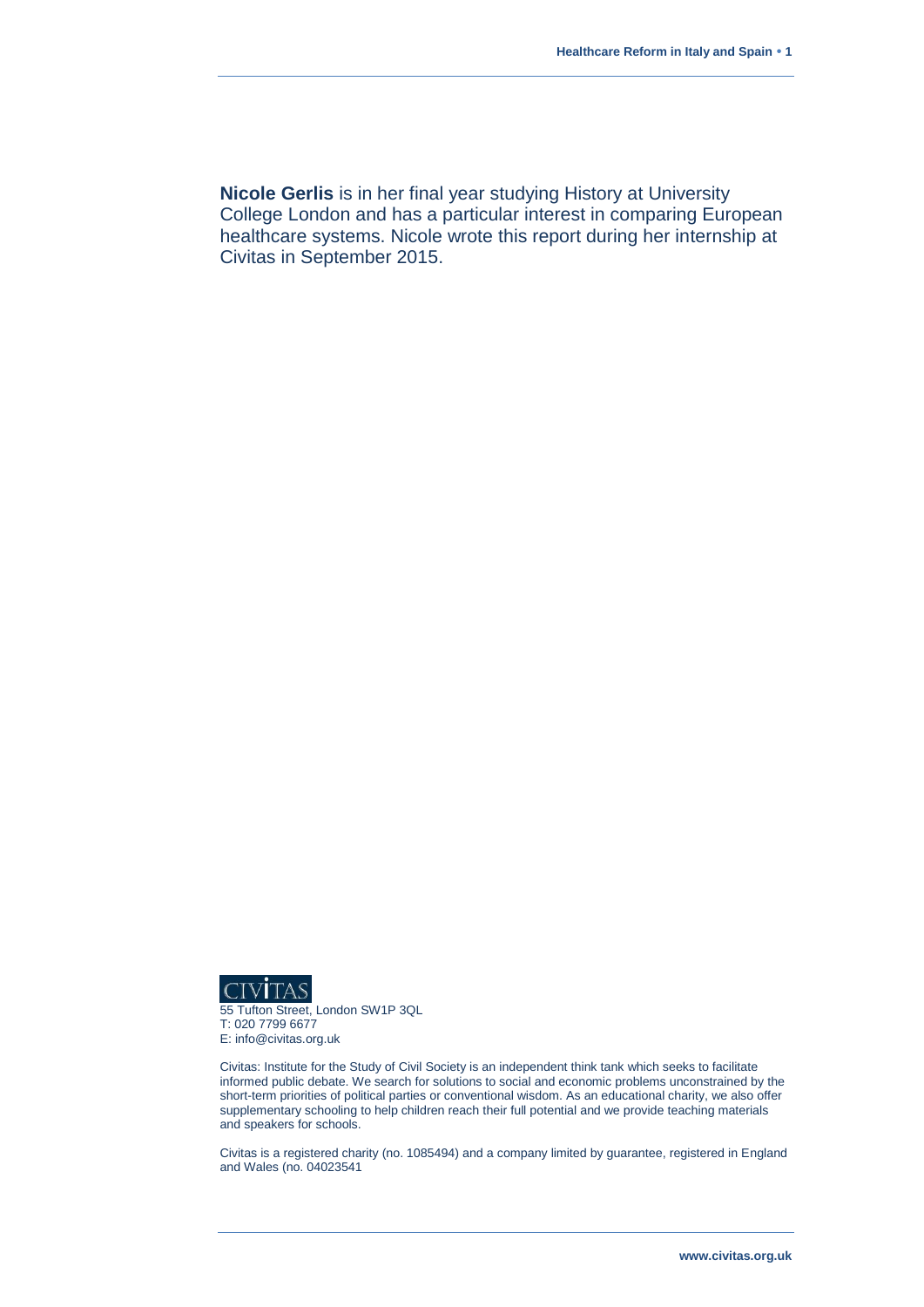# **Contents**

<span id="page-2-0"></span>

| Introduction                                                                    | 3              |
|---------------------------------------------------------------------------------|----------------|
| Financial response to the crisis:                                               | 3              |
| Italy                                                                           | 3              |
| Spain                                                                           | 4              |
| How does England compare?                                                       | 5              |
| Comparing primary healthcare systems:                                           | 6              |
| Italy                                                                           | 6              |
| Spain                                                                           | $\overline{7}$ |
| How does primary healthcare in England compare?                                 | 8              |
| Contrasting human and medical resources, clinical outcomes and<br>satisfaction. | 9              |
| Resources- human and medical                                                    | 9              |
| <b>Clinical outcomes</b>                                                        | 10             |
| <b>Public satisfaction</b>                                                      | 11             |
| Have these systems maintained their core values?                                | 11             |
| Italy                                                                           | 12             |
| Spain                                                                           | 13             |
| How does England compare?                                                       | 13             |
| Would decentralised healthcare benefit England?                                 | 14             |
| Italy                                                                           | 14             |
| Spain                                                                           | 15             |
| Would decentralisation of the NHS benefit England?                              | 15             |
| Conclusion                                                                      | 16             |
| References                                                                      | 17             |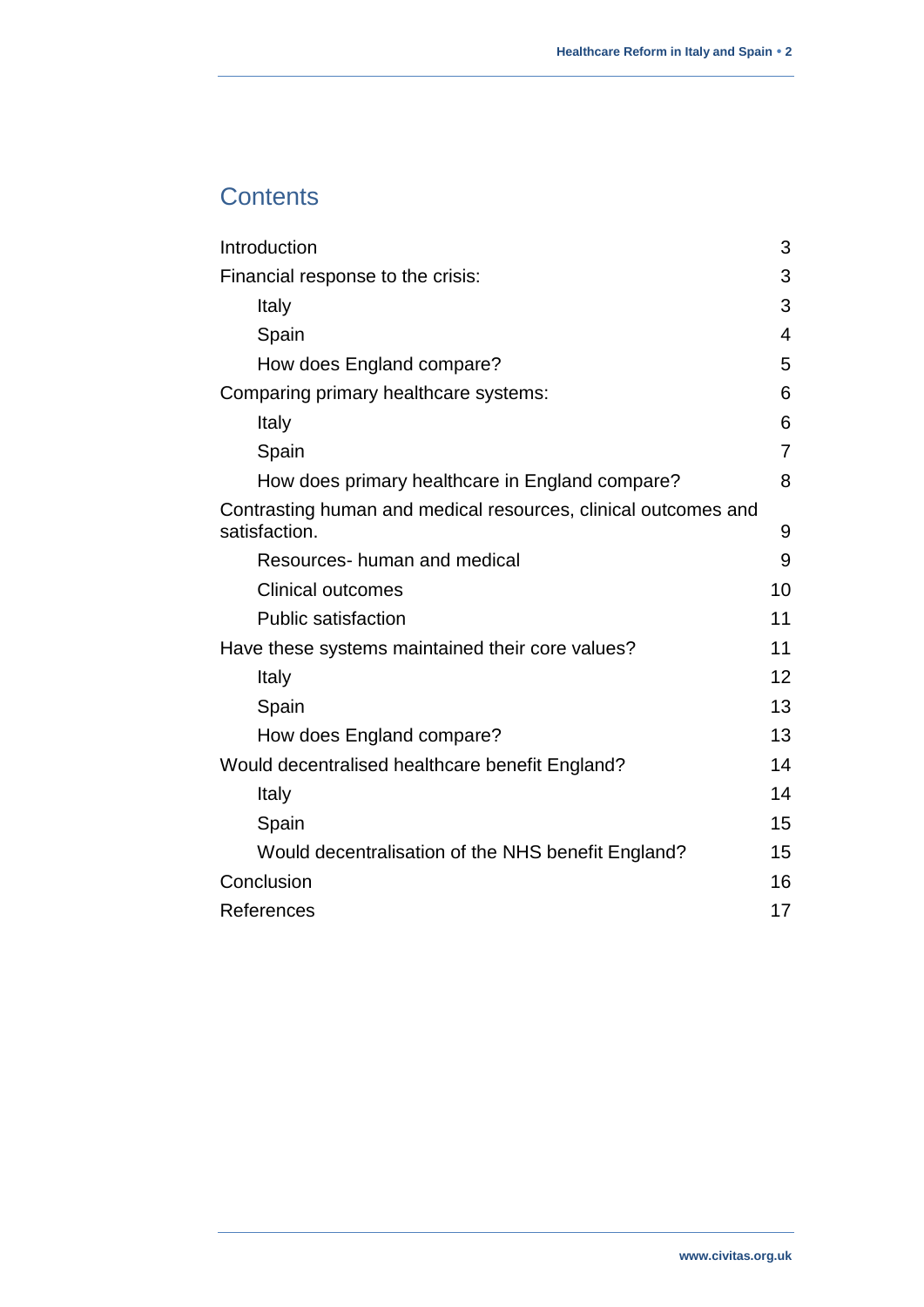## Introduction

Since the Lansley reforms of 2012 the NHS in England has been subject to increased scrutiny and criticism. Due to the financial crisis and demographic challenges, the NHS is indeed under added unprecedented strain. However, when looking for a solution, critics, politicians and researchers are often quick to compare the NHS with 'Bismarckian' social insurance healthcare systems, like those of France and Germany, rather than other 'Beveridgean' tax-financed systems like our own. Both the Italian and Spanish healthcare systems are also tax-financed and Italy has a similar population to the UK, with Spain not too far behind. When looking at how other healthcare systems have responded to the financial crisis and demographic pressures it seems appropriate to look at those that operate similarly to the NHS.

All three countries have experienced great fiscal challenges, which have impacted on their healthcare systems. Moreover, the demographic situation in recent years has deteriorated. All three countries are also victims of their own healthcare successes, which have caused many more people to live longer. Interestingly, this report has found that despite particularly severe economic hardships in Italy and Spain and the subsequent harsh austerity measures, their healthcare systems appear to be operating more efficiently. This report particularly investigates the effects of each country's post-crisis healthcare reforms on primary care, the ability to maintain core values and its healthcare outcomes.

Crucially, Italy and Spain operate heavily devolved and decentralised political systems amongst their 20 and 17 autonomous regions, respectively. Healthcare in both of these countries is one of the most devolved competencies. With devolution and decentralisation playing an increasing role in the NHS and in political rhetoric, this report also analyses the efficiency of decentralisation in Italian and Spanish healthcare and how it could impact the NHS.

# <span id="page-3-0"></span>Financial response to the crisis

#### <span id="page-3-1"></span>Italy

Since 2007 co-payments have existed in Italian healthcare. The financial crisis, however, led to an introduction of further co-payments. For example, a co-payment of  $E25$  was introduced for uses of the emergency services deemed inappropriate<sup>1</sup>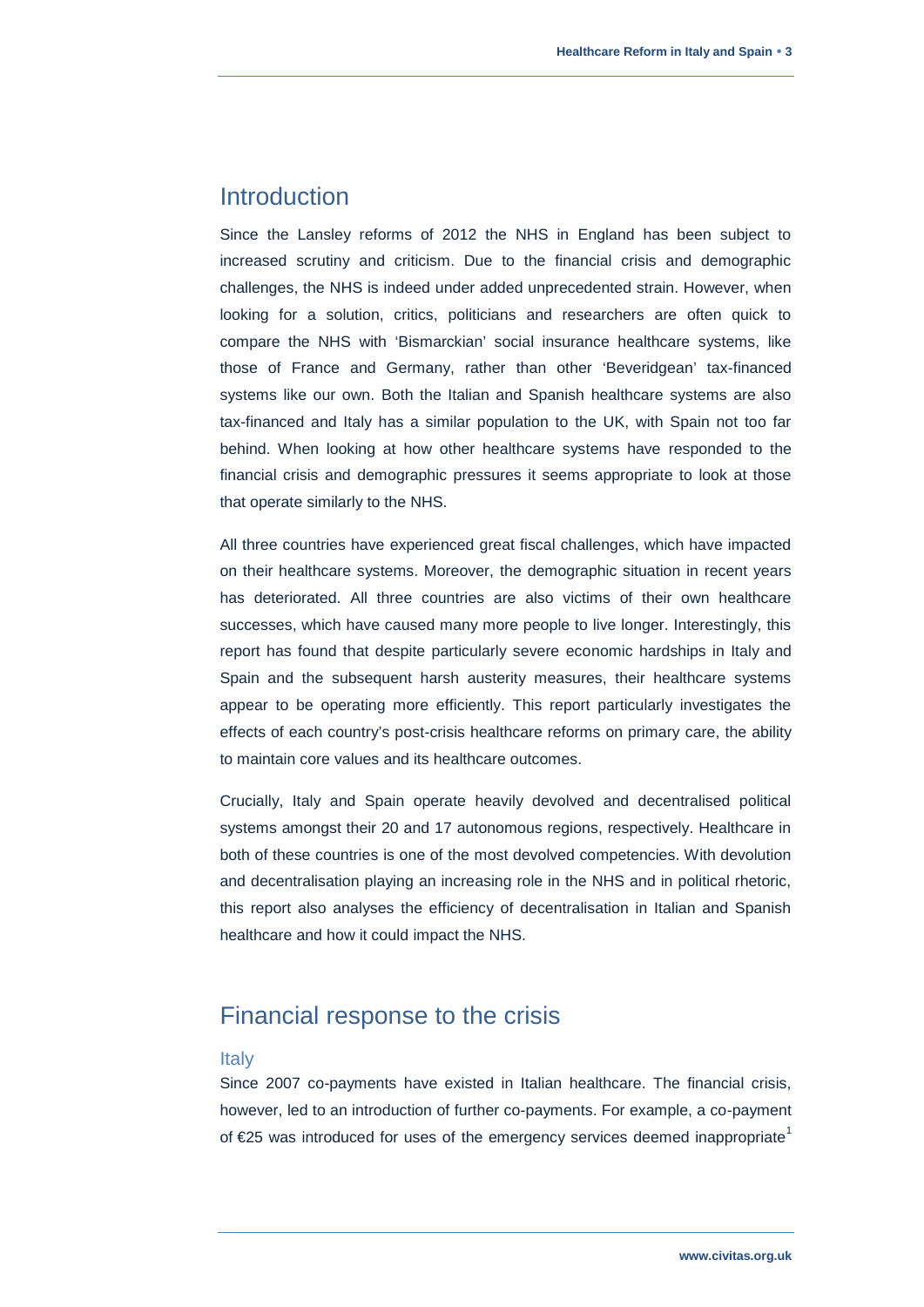and additional  $\epsilon$ 10 co-payments per prescription were also implemented.<sup>2</sup> The controversy surrounding the co-payments will be addressed later in the report.

The regions were also to take further responsibility regarding their finances. From July 2014 between €109bn and €115bn was to be distributed to the regions annually until 2016, in accordance with the 2014 Pact for Health, in exchange for increased efficiency, such as: reduced hospitalisations, integrated primary care, revised hospital and specialist fees in line with inflation and improved electronic heath records.<sup>3</sup> Regions were also to be assessed according to their financial performance and austerity measures were implemented faster in regions identified as less economically efficient, who also had to sign recovery plans or *Piani di*  Rientro with the central government to ensure more frugal spending.<sup>4</sup> Large cuts imposed by the central government were also made to SSN spending. General SSN cuts of between €900m and €2.1bn per year from 2012 to 2015 were implemented.<sup>5</sup>

The main impact of the financial crisis was to hasten already ongoing reforms. These included the improved accountability of the regions and targets such as the reduction of hospital beds to 4 per 1000 from 4.5.<sup>6</sup>

The reforms to the SSN have achieved their efficiency aims. Regional deficits now appear to be under control<sup>7</sup> and reductions in healthcare spending were at a rate of -3 per cent in 2013.<sup>8</sup> Moreover, since 2009 pharmaceutical spending has fallen every year, most likely due to co-payments.<sup>9</sup> However, secondary care costs have actually increased and are above the OECD average. $^{10}$  In 2013, Italy's percentage of GDP spent on the SSN was 9.1 per cent, which is below the OECD average of 9.3 per cent and further below their spending of 9.4 per cent in 2009, indicating it had achieved its aims to reduce spending.<sup>11</sup>

#### <span id="page-4-0"></span>**Spain**

The reaction of Spain's healthcare system, the *Sistema Nacional de Salud* (SNS), to the crisis, was not dissimilar from Italy's. Co-payments were expanded, regions were given fiscal targets and cuts were made. These were all enacted by the Royal Decree Law (RDL) of April 2012: 'Urgent measures to guarantee the sustainability of the National Health System and improve the quality and safety of services'.<sup>12</sup> Under the RDL co-payments were introduced on services such as prosthetics, dietary products and non-urgent ambulance trips (similar to Italy).<sup>13</sup> Regions were now pressured to rationalise their spending. This led to better use of medicines, a focus on promotion of public health and an increase in primary care resources. $14$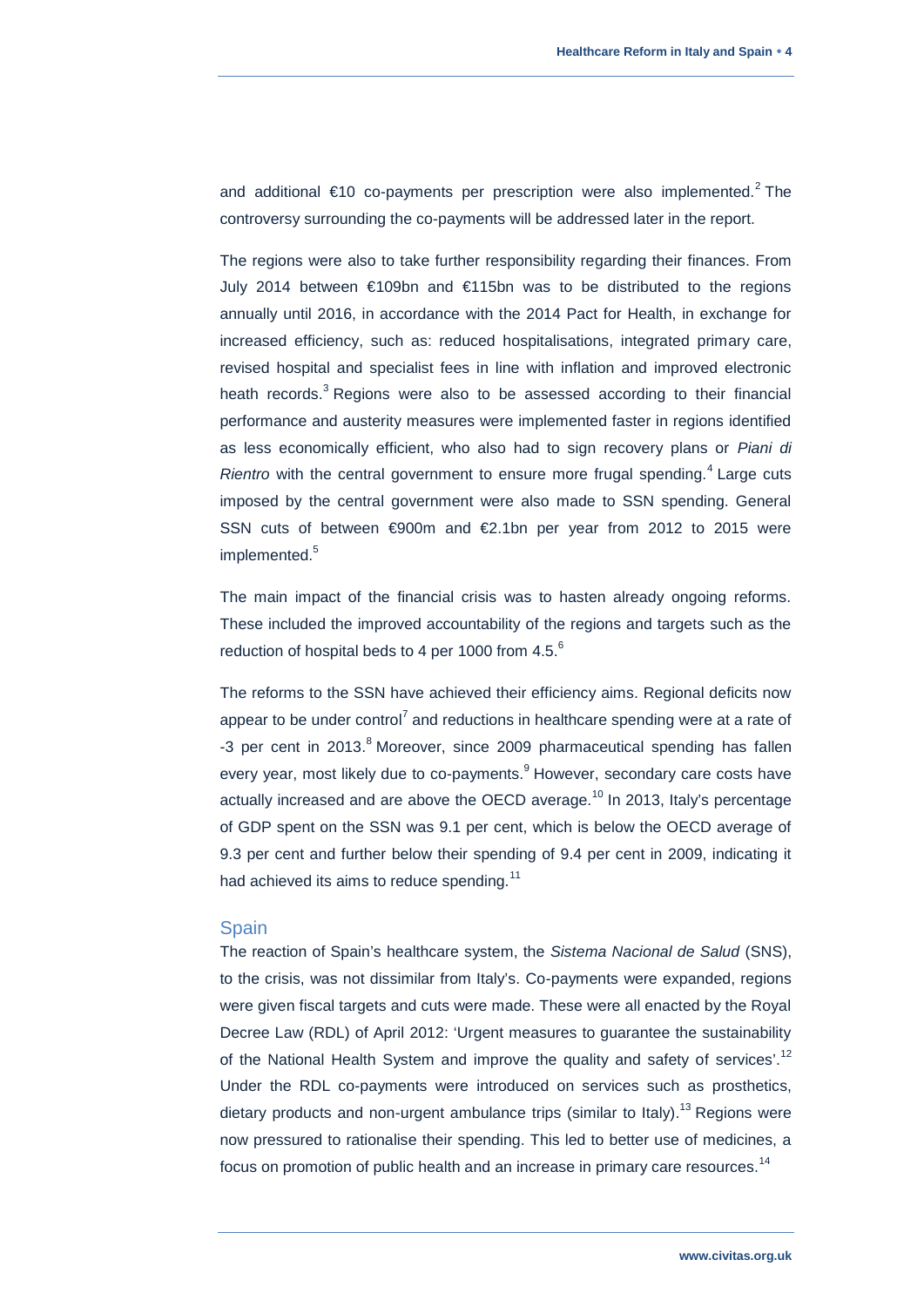In Spain, despite heavy decentralisation, most of the cuts were enforced at a national level, with less discrepancy given to the regions than in Italy. Nationally, a salary reduction of 7.1 per cent was enforced and working hours for GPs and nurses in primary care was increased from 35 hours per week to  $37.5$ .<sup>15</sup> In 2012, the health and social services budget was also cut by 13.65 per cent, impacting heavily on the elderly and the unemployed.<sup>16</sup>

Like Italy, it appears that Spain has been effective in expenditure reduction. In 2009 the total percentage of GDP spent on the SNS in Spain was 9.6 per cent, which was reduced to 8.9 per cent by  $2013$ .<sup>17</sup> In particular, reduction in pharmaceutical expenditure has been effective, which in 2011 fell by over 6 per cent in real terms, again most likely attributable to co-payments.<sup>18</sup> The central government also successfully achieved its aim of SNS budget reduction as in 2012 it decreased by 13.7 per cent and 22.6 per cent in 2013.<sup>19</sup>

#### <span id="page-5-0"></span>How does England compare?

The Lansley reforms, considered 'so big that you can see them from space' by the then Chief Executive of the NHS, David Nicholson, aimed to change the way the NHS was commissioned.  $20$  211 Clinical Commissioning Groups (CCGs),  $21$ comprising nurses, GPs, hospital doctors and managers were now in charge of the NHS commissioning for their local areas, replacing 151 Primary Care Trusts.<sup>22</sup> From 2013 to 2014, CCGs controlled around half of the total NHS budget.<sup>23</sup>

Unlike Italy and Spain, no co-payments were introduced; however the longstanding prescription charges remain. Moreover, no overt cuts to NHS spending were announced, instead the government pledged to 'ring-fence' NHS spending. However, in reality whilst Spain openly reduced salaries, the pay of NHS workers has largely been frozen, which of course in real terms means a reduction in wages. The implementation of the reforms also led to the redundancies of 10,000 NHS staff by March 2013; another cut taken place under the guise of reform.<sup>24</sup>

Furthermore, the top-down reorganisation of the NHS appears to have stifled efficiency aims. In the NHS Five Year Forward View, it is claimed that £30bn a year by 2020/2021 needs to be invested in order for efficiency to reach its 3 per cent target. $^{25}$  Yet from 1980 to 2012/13 annual growth productivity has only increased from 0.7 per cent to 1.2 per cent. $26$ 

It is possible that this lack of efficiency is due to economic waste which has resulted from the Lansley reforms. $^{27}$  Inappropriate care such as misuse, overuse or underuse is identified by the King's Fund as a possible contributor to waste. $^{28}$  In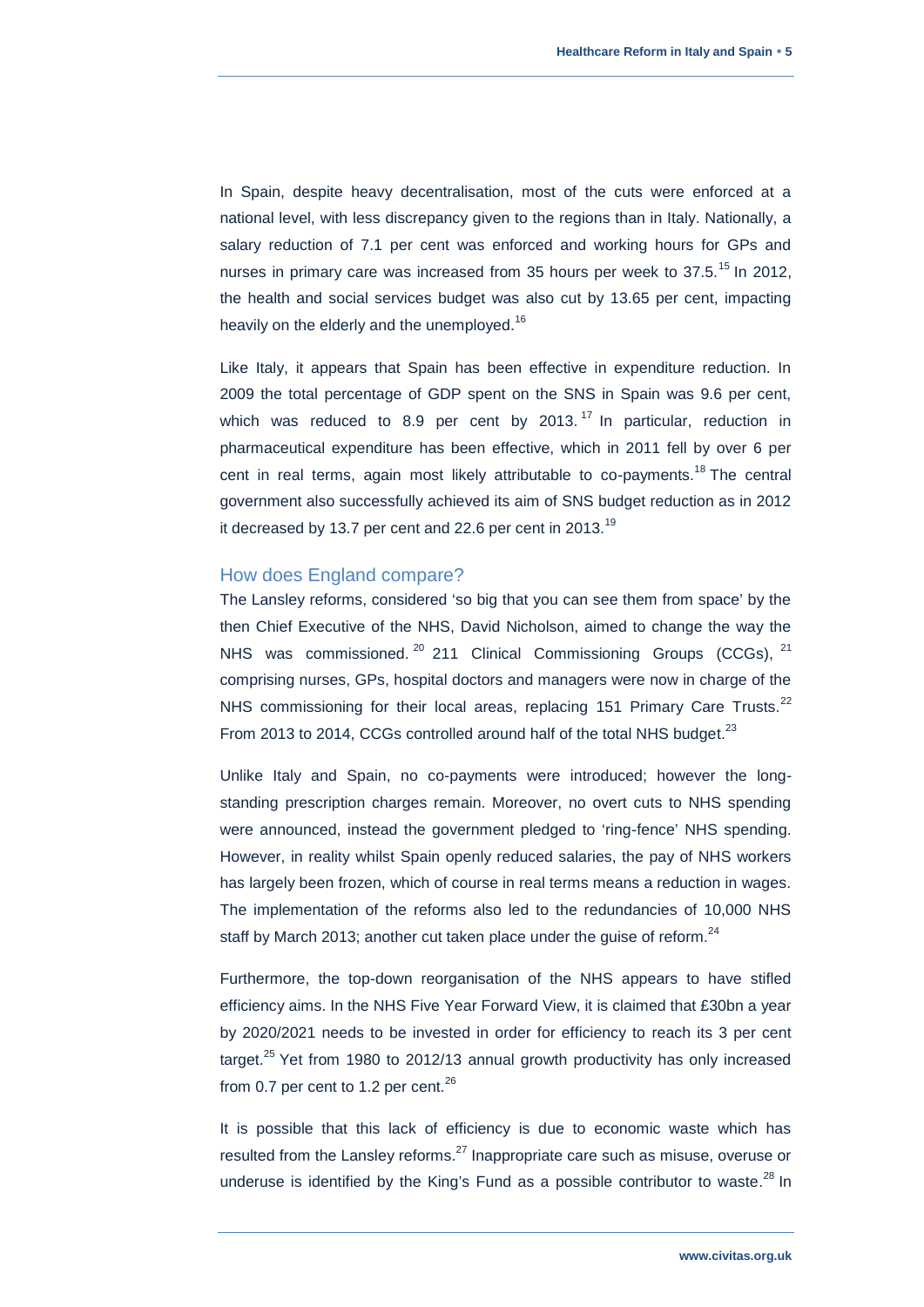the last year or so higher spending has also been attributed to inefficiently hiring agency nurses.

Inefficient spending in the NHS is also evident from its deficit. In 2014-2015 the NHS budget deficit reached £822m from £115m the previous year.<sup>29</sup> It is also estimated by Chris Hopson the Chief Executive of NHS Providers that this year the NHS deficit could hit £2.5bn.<sup>30</sup> The SSN's deficit has more than halved since 2009 to €1.043bn (about £755m) in 2012, whereas the NHS's is increasing.  $31$  Further evidence that the NHS is less economically efficient than the SSN and the SNS is the expenditure per capita on health (PPP): Italy- 2439USD, Spain- 2004USD and the UK- 2733USD. $32$  However, the percentage of GDP spent on healthcare has also reduced from 9.7 per cent in 2009 to 9.1 per cent in 2013, an even bigger reduction than in Italy.

The King's Fund dispel accusations of increased privatisation, pointing to the fact that only £10bn of the total £113bn budget is spent on care from non-NHS providers.<sup>33</sup> Instead, they accuse these claims of being distracting and believe that the real cause of the NHS's problems has been the reforms that 'took scarce time and expertise away from efforts to address the pressures of the financial and demographic challenges.'<sup>34</sup>

# <span id="page-6-0"></span>Comparing primary healthcare systems

#### <span id="page-6-1"></span>**Italy**

Primary healthcare in Italy is delivered by Local Health Units (LHUs), who pay selfemployed GPs on a capitation basis. Every three years the government consults with GP trade unions and an agreement is signed regarding their payment levels. duties and responsibilities.<sup>35</sup>

The Italians operate an impressive out-of-hours primary care service called the *Guardia Medica*. It is a free telephone service operating at night and on weekends. Unlike NHS 111 it is a doctor providing the medical advice and home visits when necessary.

Italian primary healthcare has undergone transformation in recent years. There is now widespread encouragement for larger, integrated or multispecialty practices. Particularly in the northern regions legislation has introduced integrated care ranging from basic GP coordination and performance assessment to shared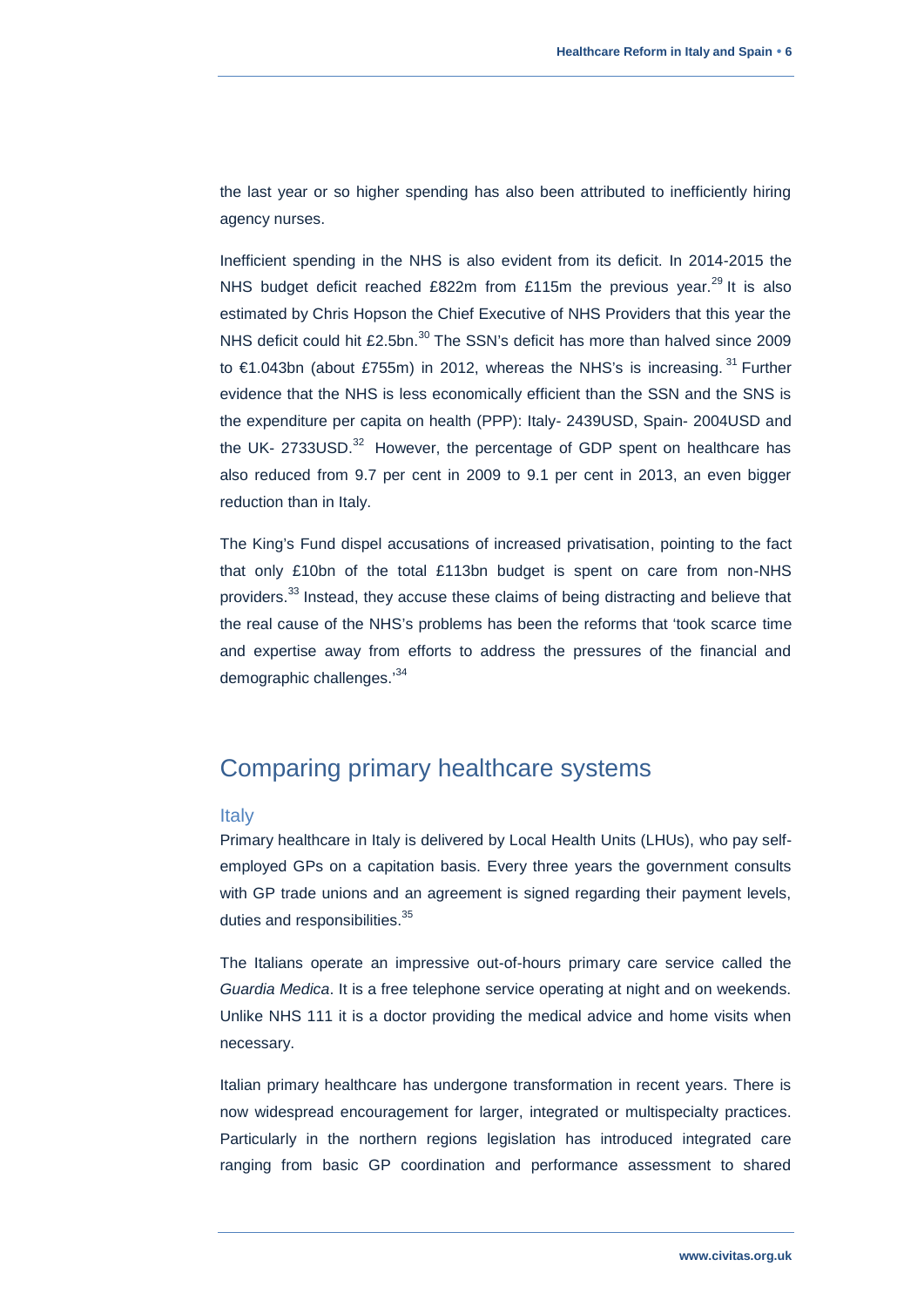records and provision of care beyond their catchment areas. $36$  The aim is for GPs, specialist doctors and nurses to work together to avoid unnecessary use of secondary care and emergency departments. In 2010, around 67 per cent of GPs and 60 per cent of paediatricians were working in a team practice.<sup>37</sup>

The competencies of GPs, specialists and nurses have been combined to provide care in the community. As of July 2014 all regions signed a pact to establish primary care complex units to replace the already progressive general practice networks;<sup>38</sup> in the region of Emilia-Romagna there are currently 62 of these operating, providing multispecialty care.<sup>39</sup> In order to incentivise multispecialty and integrated primary care additional payments are made to GPs or paediatricians.<sup>40</sup>

#### <span id="page-7-0"></span>Spain

It is considered that 'the Spanish primary health system in itself is an excellent testing ground and this could be of great value when implementing formulas at a European level'.<sup>41</sup> Since 1986 Spanish healthcare has become increasingly reliant on primary care as the principal way of preventing illness and thus the need for secondary and tertiary healthcare. In 2010 primary healthcare centres were responsible for 70 per cent of healthcare visits in the country.<sup>42</sup>

Spain's primary healthcare is successful due to its accessibility and its focus on multispecialty clinics. In 1978 it was intended that there would be a primary health centre within a 15 minute radius of every home, by 2010 this had nearly been achieved.<sup>43</sup> Use of electronic medical records, shared between practices and specialists have also improved accessibility, with over 97 per cent of practices in Spain operating electronic record systems.<sup>44</sup>

Multispecialty healthcare centres with the aim of preventing serious conditions by promoting healthcare play a crucial integrating role. The functions of primary healthcare have been set out by the government, including: 24-hour availability, minor surgery, family planning, obstetric care, pharmaceutical prescriptions, home visits, ambulance services, nursing and palliative care, healthcare promotion and services for the mentally ill.<sup>45</sup> Moreover, many primary health centres also include dentists, midwives and physiotherapists.<sup>46</sup> It is this use of multispecialty clinics that has reduced the pressure on secondary healthcare.

Primary health was briefly affected by the financial crisis when the Prime Minister Mariano Rajoy removed free healthcare from illegal immigrants in 2012. Yet no major increase in ambulatory care or hospital admissions indicates primary health's retention in efficiency throughout the crisis.<sup>47</sup>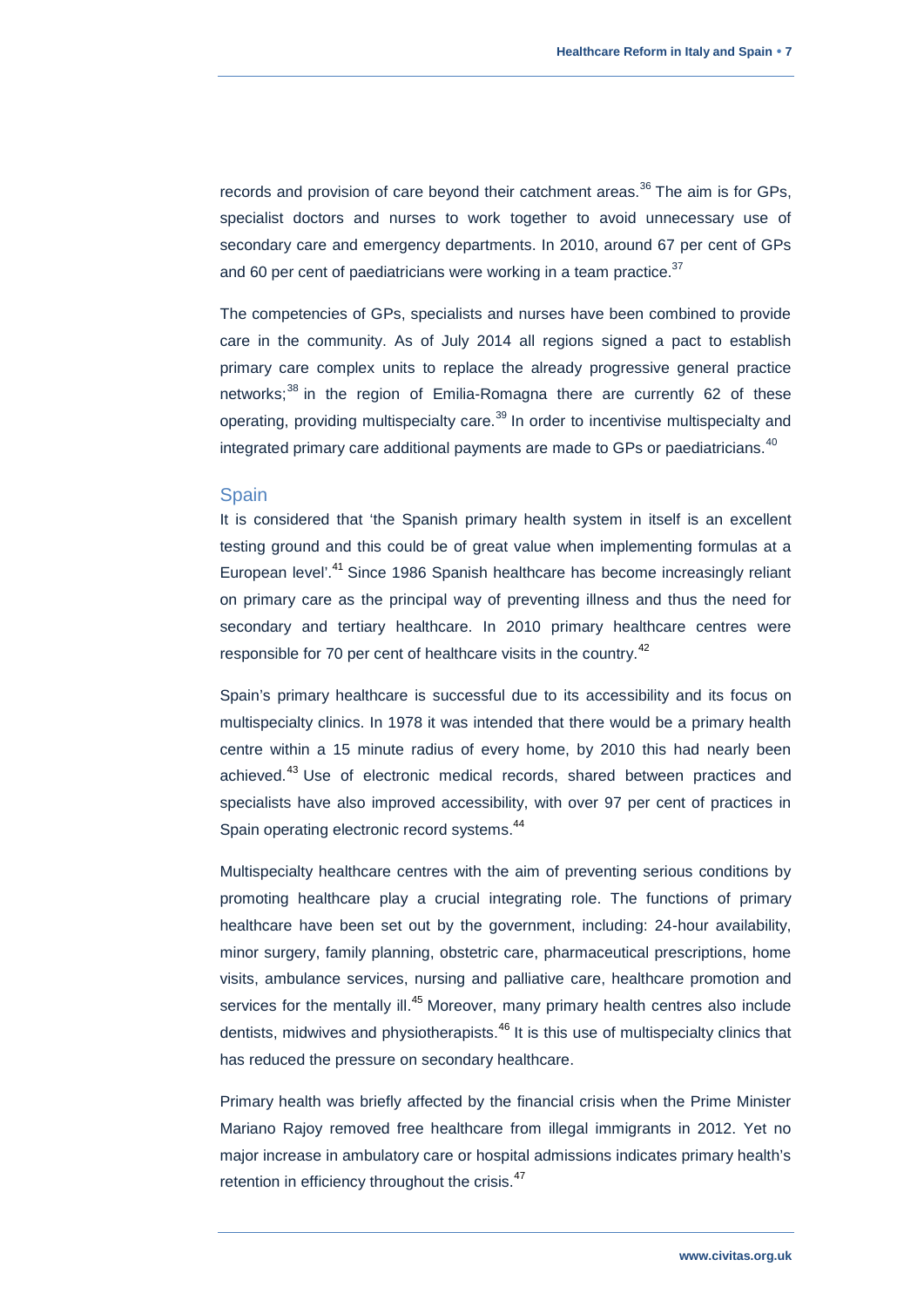However, of the 13.65 per cent of cuts made to the health and social services budget in 2012, 45 per cent of those were to public health and quality programmes.<sup>48</sup> Paradoxically, on the 2014 health barometer carried out by the Spanish government, primary health receives excellent feedback, including; receiving 7.82/10 for confidence in their doctors; 7.4/10 for home visits; and 7.22/10 for ability to receive an appointment. $49$ 

#### <span id="page-8-0"></span>How does primary healthcare in England compare?

Unlike in Italy and Spain, integrated and multispecialty care in England appears to have taken a backseat. There was cause for optimism in 2013 when under the influence of Norman Lamb the Better Care Fund was established, which was to pool  $E$ 4bn to dedicate to integrated care.<sup>50</sup> Although the number of GP practices with 10 or more GPs increased in 2013 by 76 per cent, it is still suggested by Nuffield Trust that multispecialty practices 'could make a major contribution to higher productivity and standards across the entire health service.<sup>51</sup>

It is clear looking at the SNS in particular that there is truth in this assessment by the Nuffield Trust. It seems obvious that further investment in primary care, in the form of larger integrated and multispecialty practices will keep people out of secondary care. Yet this has fallen into the background of the debate surrounding the NHS. Dr Mark Porter, of the British Medical Association (BMA), argues the government has actually hindered integrated care, saying that regarding the 2012 Lansley reforms: 'A BMA survey of doctors found that three-quarters believed it has made the delivery of joined-up care more difficult.<sup>52</sup>

The number of GPs has also declined between 2010 and 2013 and in 2012 GPs reported the lowest job satisfaction for over 10 years. $53$  Most concerning is the fact that in 2014 more than one in 10 slots for new GP training was left empty.<sup>54</sup>

Spending on GP services has fallen in 2012/13 by £290m, which undoubtedly contributes to the aforementioned strain on  $GPs$ .<sup>55</sup>  $GP$  services are repeatedly criticised for a lack of accessibility as patients struggle to get through to them, let alone receive 24-hour care, like the *Guardia Medica* in Italy.

However, by and large most criticisms of primary care in England stem from structural problems such as a lack of integrated care or funding. The Nuffield Trust acknowledges a culture of criticism and confrontation when it comes to GPs rather than helping and supporting them.<sup>56</sup> However, 88 per cent of people polled said that their doctor was good at listening to them and 83 per cent said they were treated with due care and concern.<sup>57</sup> Some improvements have also taken place in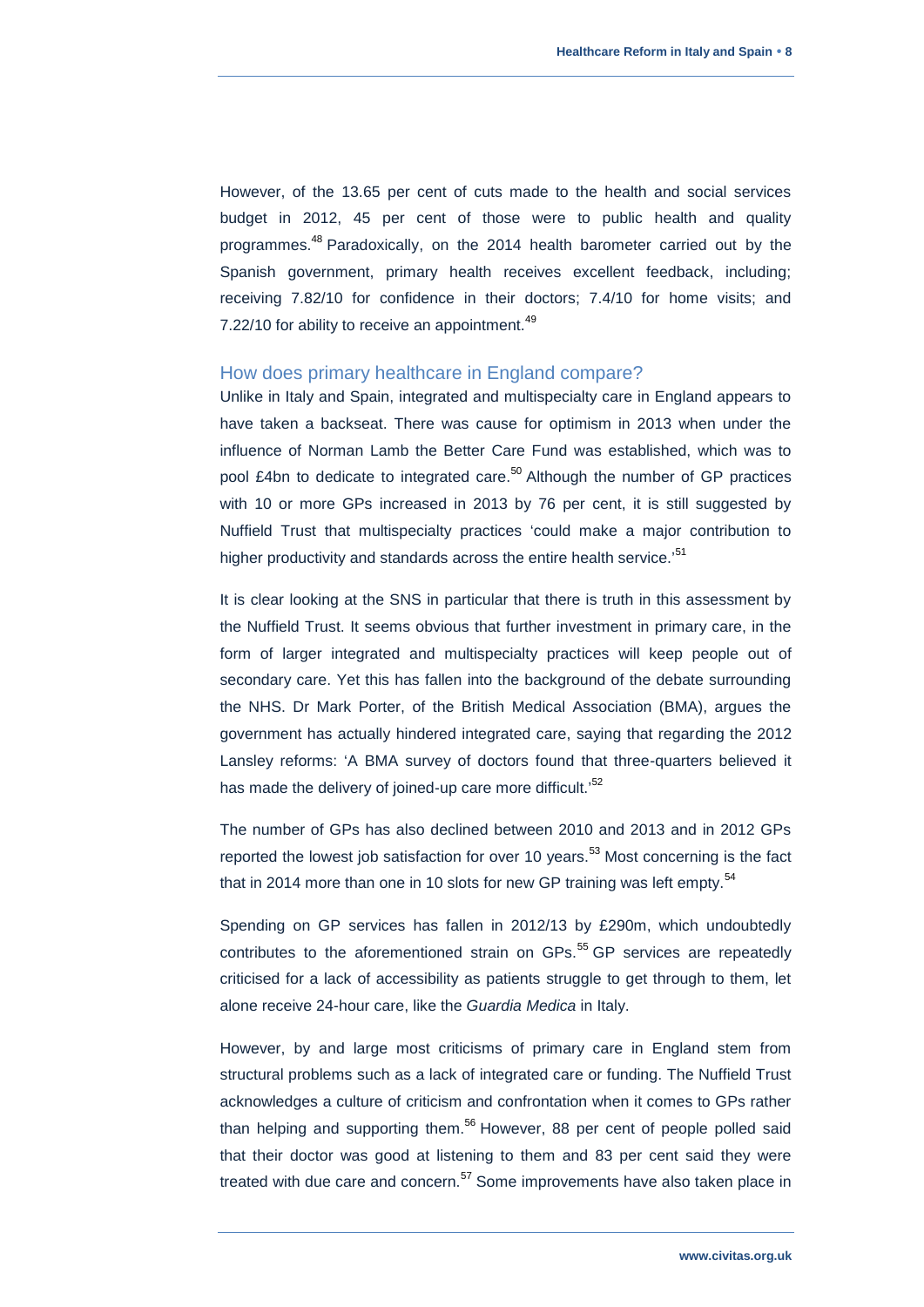terms of electronic booking, repeat prescription requests and shared records but it is still incomparable to Italy and Spain.

It is important to take on board the Nuffield Trust's recognition of how GPs are treated and focus policy on the structure of primary care and look towards Italy and Spain for improved efficiency. A lack of available data on GP productivity not only means a lack of accountability, but it also makes it harder to assess the efficiency of primary care in order to improve it.

# <span id="page-9-0"></span>Contrasting human and medical resources, clinical outcomes and satisfaction

| <b>Resources</b>                                                                        | <b>Italy</b> | <b>Spain</b> | <b>UK</b> |
|-----------------------------------------------------------------------------------------|--------------|--------------|-----------|
| 58<br>Hospital beds (per 1000 people) (2011)                                            | 3            | 3            | 3         |
| <b>MRI</b><br>available<br>units<br>1,000,000<br>per<br>inhabitants(2013) <sup>59</sup> | N/A          | 15.3         | 6.1       |
| per 1,000,000<br>population<br>CT.<br>total.<br>scanners,<br>$(2012)^{60}$              | 33.3         | 17.2         | 7.7       |
| 61<br>Doctors (per 1000 people) (2013)                                                  | 4.2          | 3.8          | 2.8       |
| Nurses (per 1000 people) $(2013)^{62}$                                                  | 6.1          | 5.1          | 8.2       |

<span id="page-9-1"></span>Resources- human and medical

MRI units data was not available for Italy, but a recent WHO report gives credit to the SSN for having one of the highest amount per capita in the  $EU^{63}$  We can see that Spain has over double the units than the UK. $^{64}$  And the UK performs even worse in terms of CT scanners.<sup>65</sup> Given frequent complaints of waiting times for diagnostics in the UK, this seems like an area to improve.

Both Spain and Italy in particular have more doctors available per 1000 people than the UK. $^{66}$  Yet the UK has significantly more nurses.<sup>67</sup> Availability of doctors and nurses is crucial to efficiency and quality of treatment. A lack of doctors makes appointments harder to attain and therefore delays medical care.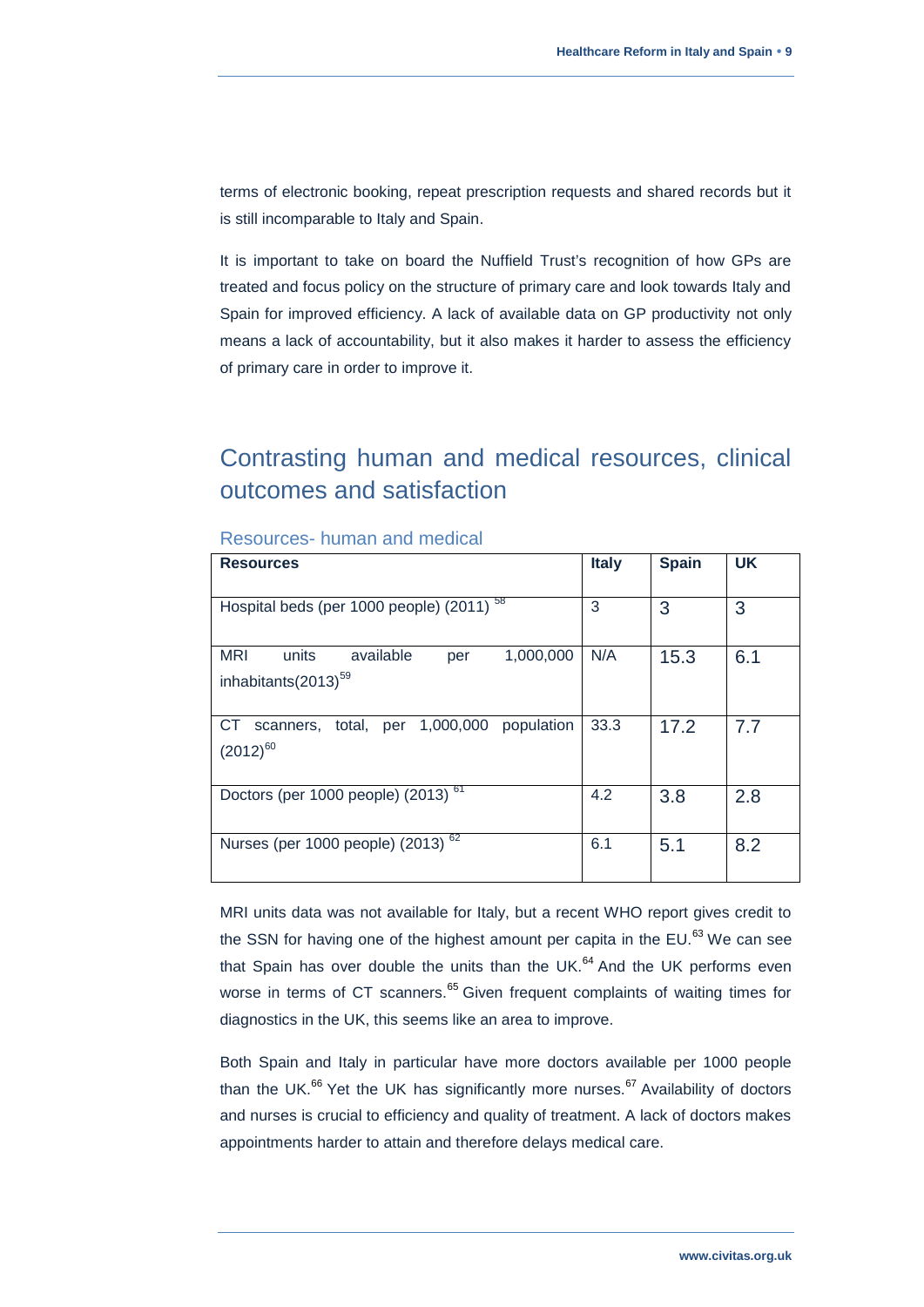Therefore in terms of approving efficiency, waiting times and diagnosis rates it appears that MRI units and the number doctors available would be a key area for improvement for the NHS when comparing to its Italian and Spanish counterparts.

|                                                                | Italy | Spain | <b>UK</b>      |
|----------------------------------------------------------------|-------|-------|----------------|
| Estimated maternal mortality per 100,000 live                  | 4     | 4     | 8              |
| births $(2013)$ <sup>68</sup>                                  |       |       |                |
| Mortality rate, under 5s (per 1,000 live births) <sup>69</sup> | 4     | 4     | 4              |
| Life expectancy at birth (years) <sup>70</sup> (2013)          | 82    | 82    | 81             |
| Postoperative pulmonary embolism or deep vein                  | 536   | 285   | 812            |
| thrombosis. (per 100,000 discharges) <sup>71</sup>             |       |       |                |
| Foreign body left in during procedure (per 100,000             | 3.3   | 5.6   | 5.7            |
| discharges) $(2009)^{72}$                                      |       |       |                |
| Mammography Screening, percentage of women                     | 60    | 71.8  | 74             |
| aged 50-69 screened, 2000-2009. <sup>73</sup>                  |       |       |                |
| Deaths from cancer per $100,000$ $(2012)^{74}$                 | 205.4 | 194.1 | 226            |
| Average length of stay, All causes, Days (2013) <sup>75</sup>  | 7.7   | 6.6   | $\overline{7}$ |

#### <span id="page-10-0"></span>Clinical outcomes

The UK comparative lack of equipment and personnel could prove crucial when analysing why it lags behind some fundamental clinical outcomes. In particular, the UK's estimated maternal mortality,  $76$  postoperative pulmonary embolism or deep vein thrombosis,<sup>77</sup> foreign body left in during procedure<sup>78</sup> or deaths from cancer<sup>79</sup> rates are unacceptable when compared to countries operating similar healthcare systems with significantly lower GDPs (Italy- USD 2.144 trillion, Spain- USD 1.404 trillion, UK- USD 2.942 trillion). $80$  Medical resources could be responsible, but the difference in primary healthcare systems is vital.

Italy is above the OECD average of 7.3 for average length of stay for all causes. $81$ Whilst this is to their credit as it shows they are not rushing patients out, it could also indicate a lack of efficiency. Due to hospital superbugs, recuperating at home is often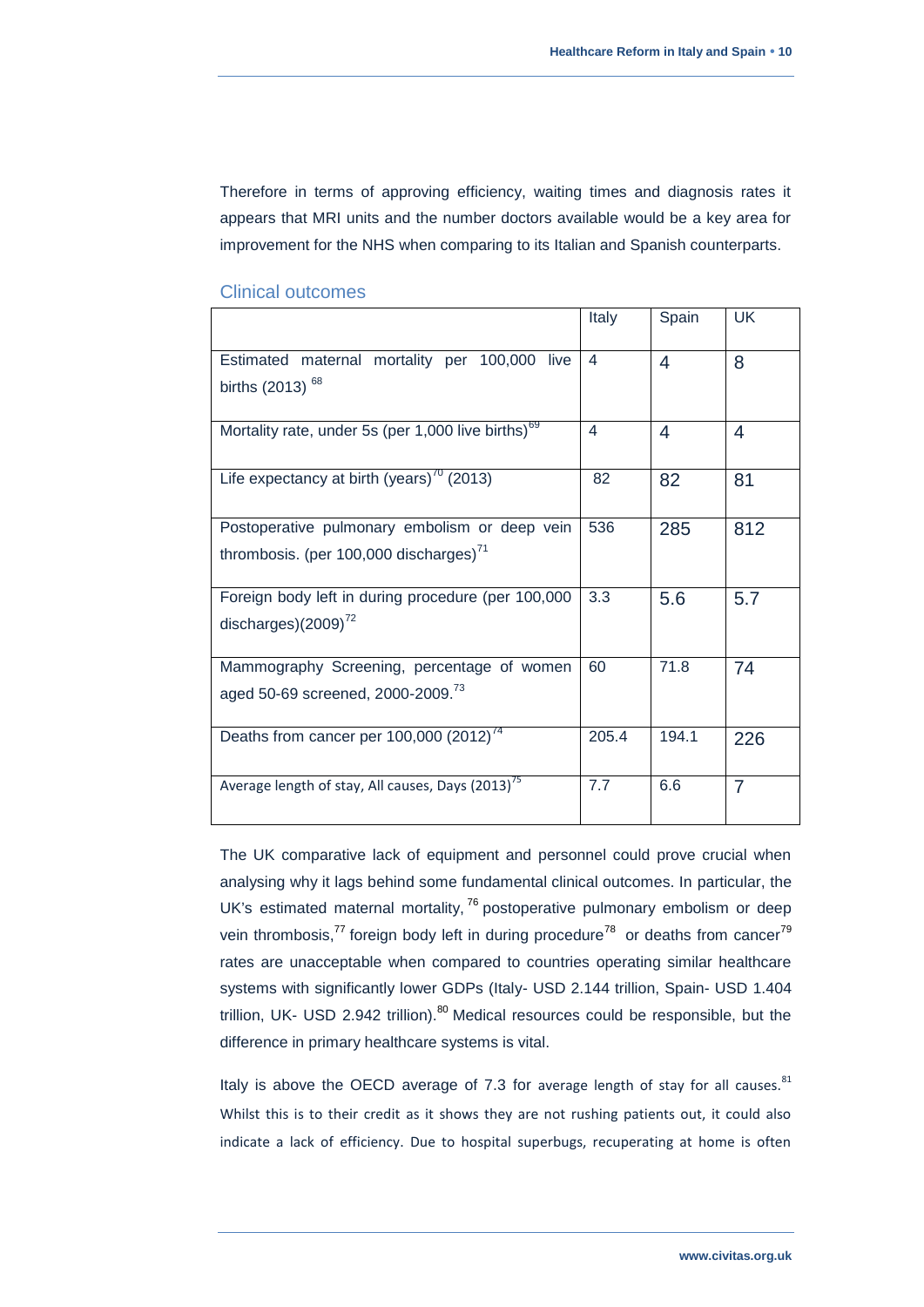preferable. Conversely Spain and the UK are both below the OECD average for this, which again could either indicate efficiency or a lack of resources.

However, there are anomalies that do suggest the NHS does perform well comparatively especially given the UK's mortality rate of under 5s<sup>82</sup> and percentage of mammography screenings.<sup>83</sup> Moreover, it is significant that given the perceived quality of life in Italy and Spain is so high due to lifestyle and diet that the UK's life expectancy is only one year behind (yet since the financial crisis this may no longer be applicable). <sup>84</sup>

#### <span id="page-11-0"></span>Public satisfaction

| Indicators-satisfaction                                     | Italy | Spain | UK |
|-------------------------------------------------------------|-------|-------|----|
|                                                             |       |       |    |
| Percentage of participants 'fairly satisfied' or 'very   57 |       |       | 85 |
| satisfied' with their healthcare. (2008) <sup>85</sup>      |       |       |    |
|                                                             |       |       |    |

Unfortunately, there is a lack of WHO data available for public satisfaction of healthcare systems for our three countries since the financial crisis and subsequent reforms. Therefore it is interesting to note the measures the countries are taking to improve their patient satisfaction rates. For example, in Italy national legislation requires all public healthcare providers to have a 'health service chart', which contains information on performance, waiting times, quality assurance strategies and protocol for patient complaints.<sup>86</sup> Similarly in 2009, the Care Quality Commission (CQC) was established in England to monitor performances based on nationally set standards. The CQC's findings are then published on NHS choices. There has even been talk of the CQC carrying out inspections and playing a role 'akin to Ofsted's role in education'. 87

Similar to the data above, in 2011 a national survey reported that 73.1 per cent of individuals believed the SNS was working fairly well to well.<sup>88</sup> Yet nearly 87 per cent supported increased spending on primary healthcare, rejecting the cuts.<sup>89</sup>

# <span id="page-11-1"></span>Have these systems maintained their core values?

The NHS defines its core values as follows: that it meet the needs of everyone, that it be free at the point of delivery and that it be based on clinical need, not ability to pay.<sup>90</sup> If these are adhered to by the Beveridgian systems then they will also be following Article 25 of the UN Declaration of Human Rights that states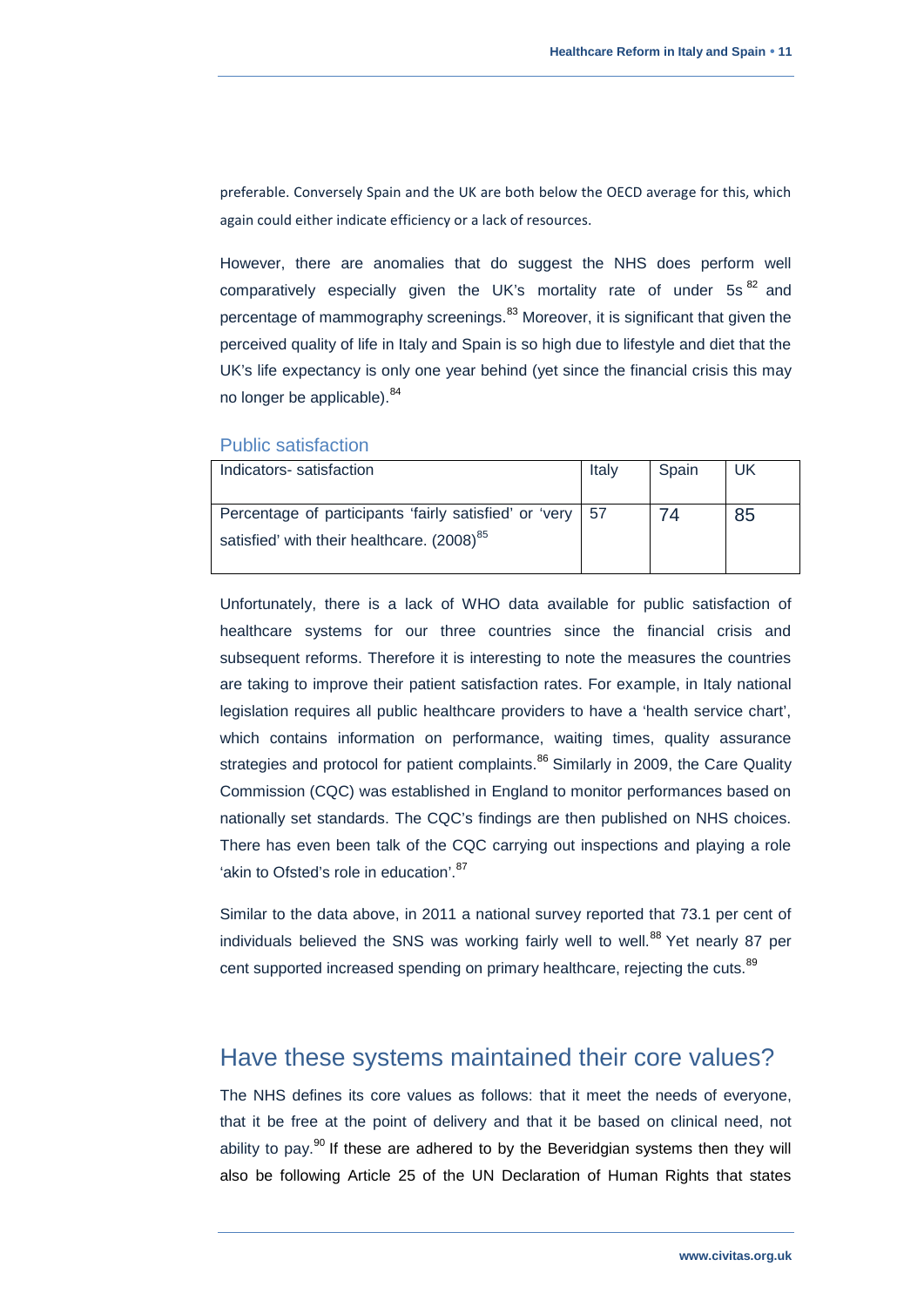'Everyone has the right to a standard of living adequate for the health and wellbeing of himself and of his family, including … medical care and necessary social services, and the right to security in the event ... sickness, disability ... in circumstances beyond his control.<sup>, 91</sup> Therefore, they are to be universal and free at the point of delivery. It is interesting to assess whether or not our three countries despite the troubles of recent years have managed to abide by these principles.

#### <span id="page-12-0"></span>**Italy**

In a survey carried out in 2011, only 33 per cent of Italians considered the SSN to be maintaining these core values.  $92$  The main threat to universality in Italian healthcare is the large discrepancies between regions. Particularly, Italy has a huge divide between the northern/central regions and the southern regions; healthcare funding varies from 10.2 per cent below the national average to 17.7 per cent above.<sup>93</sup> This is mainly because the southern regions are less economically developed and as LHUs are able to raise additional funding from local taxation, revenue in the south is lower. As regions can choose to self-finance services that are not included in those the government deem 'essential', more affluent regions have access to a wider variety of treatments.

Varied resources have also meant a lack of universality in access to previously mentioned multispecialty and integrated GP services; advanced medical equipment; and hospital beds available.<sup>94</sup>

However, in recent years in particular there has been an effort to reduce these inequalities in the form of the Interregional Equalisation Fund and the directing of EU resources toward healthcare in the less affluent south since 2007.<sup>95</sup> Universality in healthcare also extends to all immigrants in Italy.

Italy's ability to provide healthcare free at the point of delivery has been hindered since the expansion of co-payments following the financial crisis. These included co-payments on pharmaceuticals and outpatient care, as already mentioned, as well as a  $£10$  co-payment for specialist visits.<sup>96</sup> Not only do co-payments hinder the principle of free at the point of delivery, but the central government also allowed regional discretion in their implementation leading to further inequality. Yet exemptions from co-payments are applied to the following: those under the age of 6 and over 65, household with a gross income of below €36,000, severely disabled people, prisoners, those with chronic or rare diseases, pregnant women and those who are HIV-positive. $97$  Moreover, those with out-of-pocket payments of above €129 per year are also eligible to receive tax credits.  $98$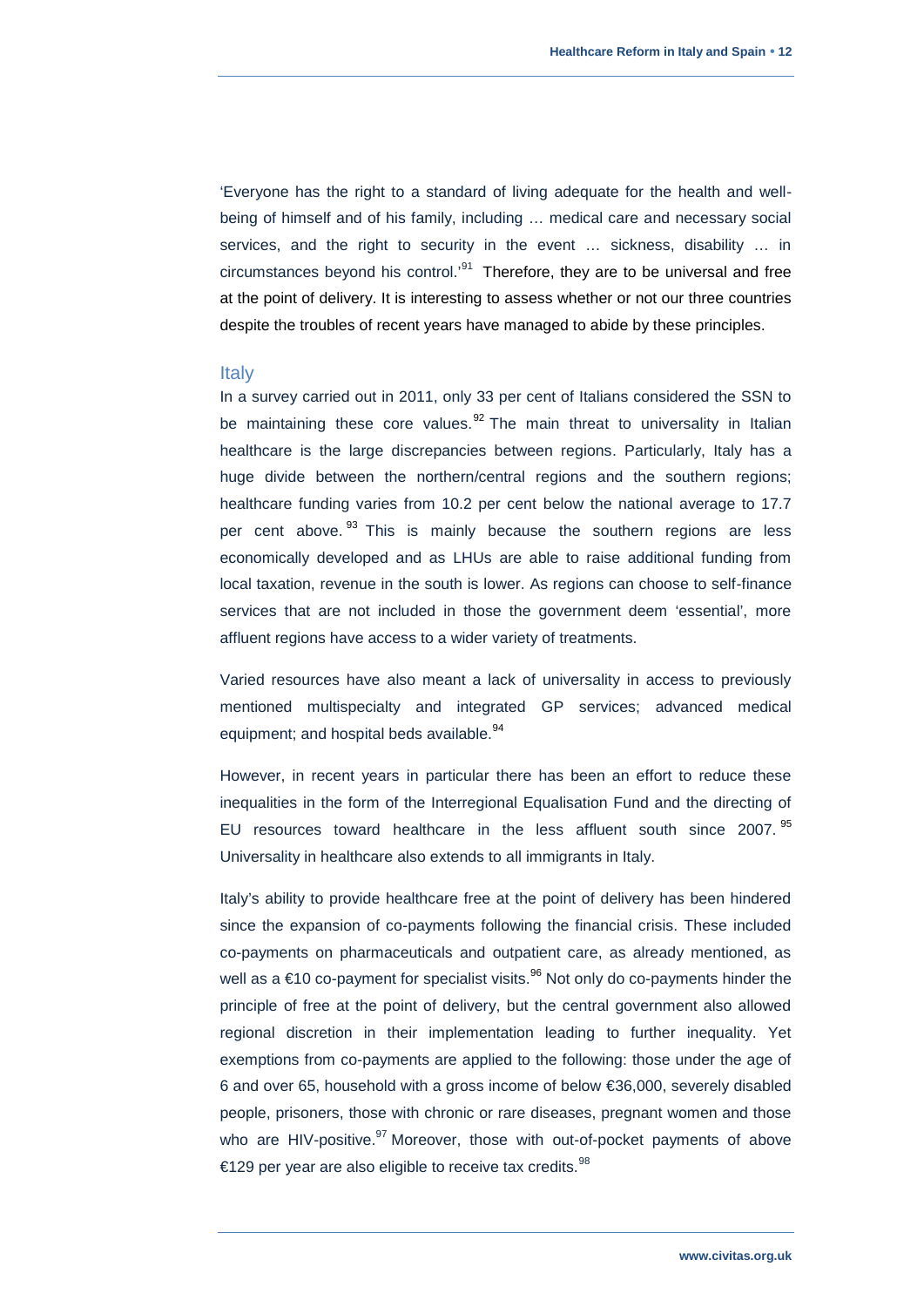The core values of Italy's SSN are also threatened by corruption. 40 per cent of people when asked believed that bribes and abuse of power were widespread in the SSN, compared to the EU average of 30 per cent.<sup>99</sup> Moreover, the ECJ estimates that every year malpractice and corruption in healthcare costs Europe €56bn and that Italy is responsible for €20bn of that.<sup>100</sup>

#### <span id="page-13-0"></span>Spain

As in the case of Italy, regional differences in Spanish healthcare exist and were exacerbated by the controversial RDL. The decree prohibited (although this has very recently been reversed) undocumented migrants from receiving healthcare, despite many arguing that they too contribute to the economy through taxes such as VAT.<sup>101</sup> The implementation of this has been varied across the Autonomous Communities (ACs), with some such as Catalonia, Andalusia and Asturias refusing to realise it. $102$  Evidently this means uneven care available across the country as well as a lack of universality for immigrants.

Spain has also compromised the concept of free at the point of delivery with the aforementioned co-payments. However, Spain took what was considered to be a progressive stance, linking them to income. For example, pensioners on higher incomes pay a flat rate of 10 per cent of the cost of drugs, whereas others pay between €8 and €60 monthly, depending on their pension revenue (amounting to less than the flat rate).  $103$  Moreover the RDL redefined what services were 'commonly' available for the whole country and introduced supplementary packages, those services now subject to co-payments and complementary ones, which were to be defined on a region by region basis. $104$ 

Whilst corruption in the SNS does not appear to be as prevalent as in the SSN, it is ranked second, behind unemployment, as issues of highest concern amongst Spaniards; undoubtedly undermining confidence in the public sector including healthcare.<sup>105</sup> When asked the same question, 23 per cent of those polled in Spain believed bribery and abuse of power were widespread in public healthcare.<sup>106</sup> 'Informal payments in the medical service' have been found to be 'common practice.'<sup>107</sup>

#### <span id="page-13-1"></span>How does England compare?

The common criticism that the NHS faces is the issue of the 'postcode lottery'. Whilst healthcare in England is not subject to the discrepancies of local taxation, a recent report by NHS England and Public Health England highlights the huge variations in healthcare across the NHS.<sup>108</sup> For example, they show huge variation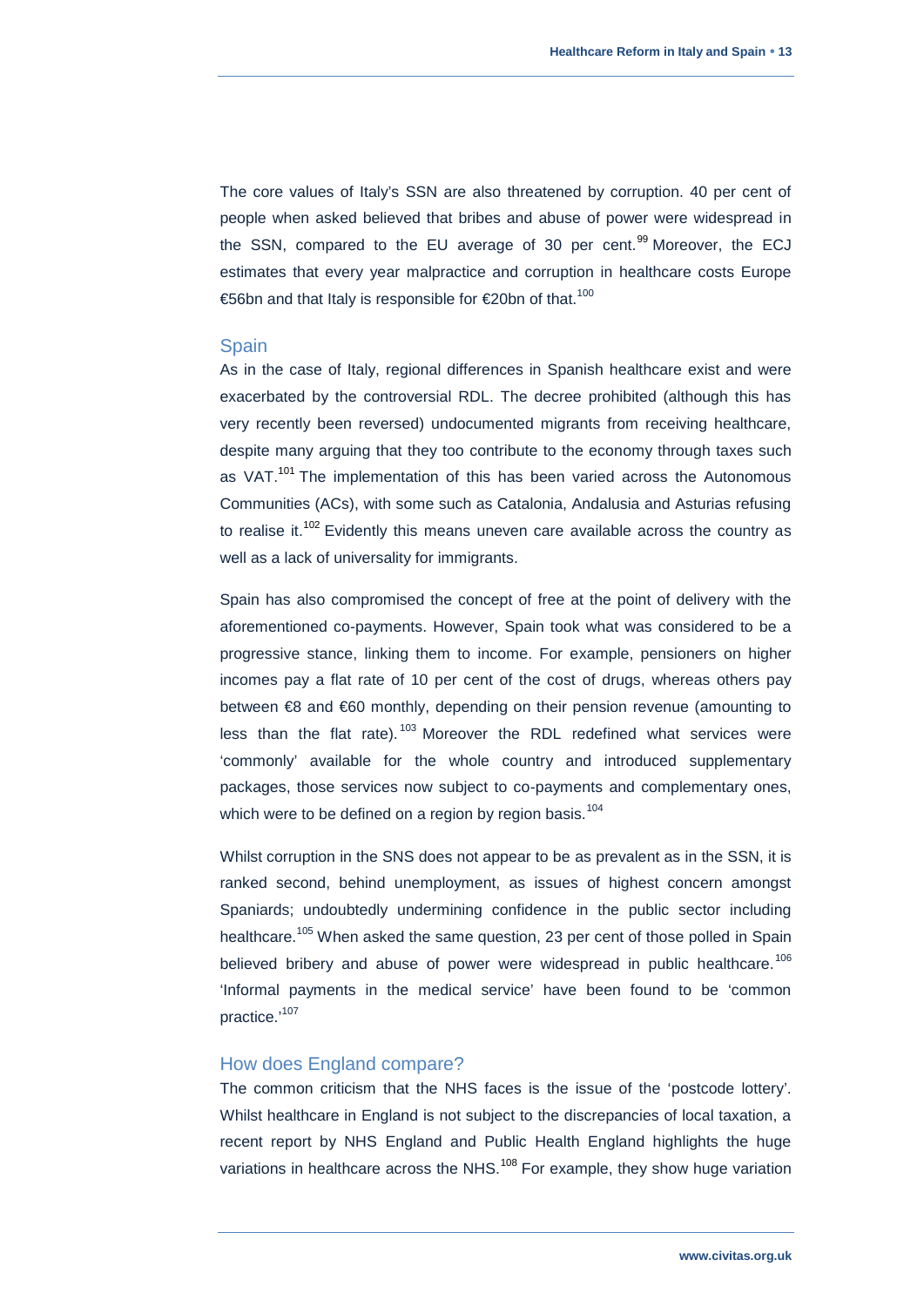in the rate of mortality from cancer in people aged under 75 years and in the percentage of people aged 15–99 years who survived one year after being diagnosed with any cancer.<sup>109</sup> Even within London rates vary greatly between CCGs.

This is also reflected in the significant variations in life expectancy across the UK with a difference of over 10 years between the shortest living regions and the longest living ones, much higher than Italy's 2.8 years.<sup>110</sup>

It is hard to ascertain for certain, unlike in Spain and Italy why some regions are better at managing, preventing and diagnosing some diseases whereas others are not. It is perhaps most likely due to management decisions in commissioning.

In comparison with the SSN and the SNS, the NHS has managed to maintain healthcare free at the point of delivery. The financial crisis has not led to any additional co-payments or cost sharing in England, aside from the pre-existing prescription charges. Instead, in 2013 90 per cent of all prescriptions in England were dispensed free of charge.<sup>111</sup>

Furthermore, from the latest data available (2012) only 9 per cent of total expenditure on healthcare in the UK was out-of-pocket. This is compared to 18 per cent in Italy in 2013 and 20.7 per cent in Spain in  $2011$ .<sup>112</sup>

Similarly, the NHS performs well on the corruption front, with only 18 per cent of people believing that bribery and abuse of power are widespread.<sup>113</sup>

## <span id="page-14-0"></span>Would decentralised healthcare benefit England?

#### <span id="page-14-1"></span>**Italy**

As addressed in section four of this report, it is clear that decentralisation has a negative impact on equitability in healthcare due to varied funding and therefore treatment available. However, there is a strong case for decentralisation improving efficiency, which is evident in Italy's clinical outcomes and level of primary care. This is because decentralisation allows for regions to apply treatments and procedures based on the peculiarities of that region. For example in Italy, regions can adopt their own 'organisational architectures' and if they prove to be effective on a smaller scale are often adopted on a larger scale by other regions. $114$  Yet some argue that decentralisation has worsened the North-South divide in Italy.<sup>115</sup>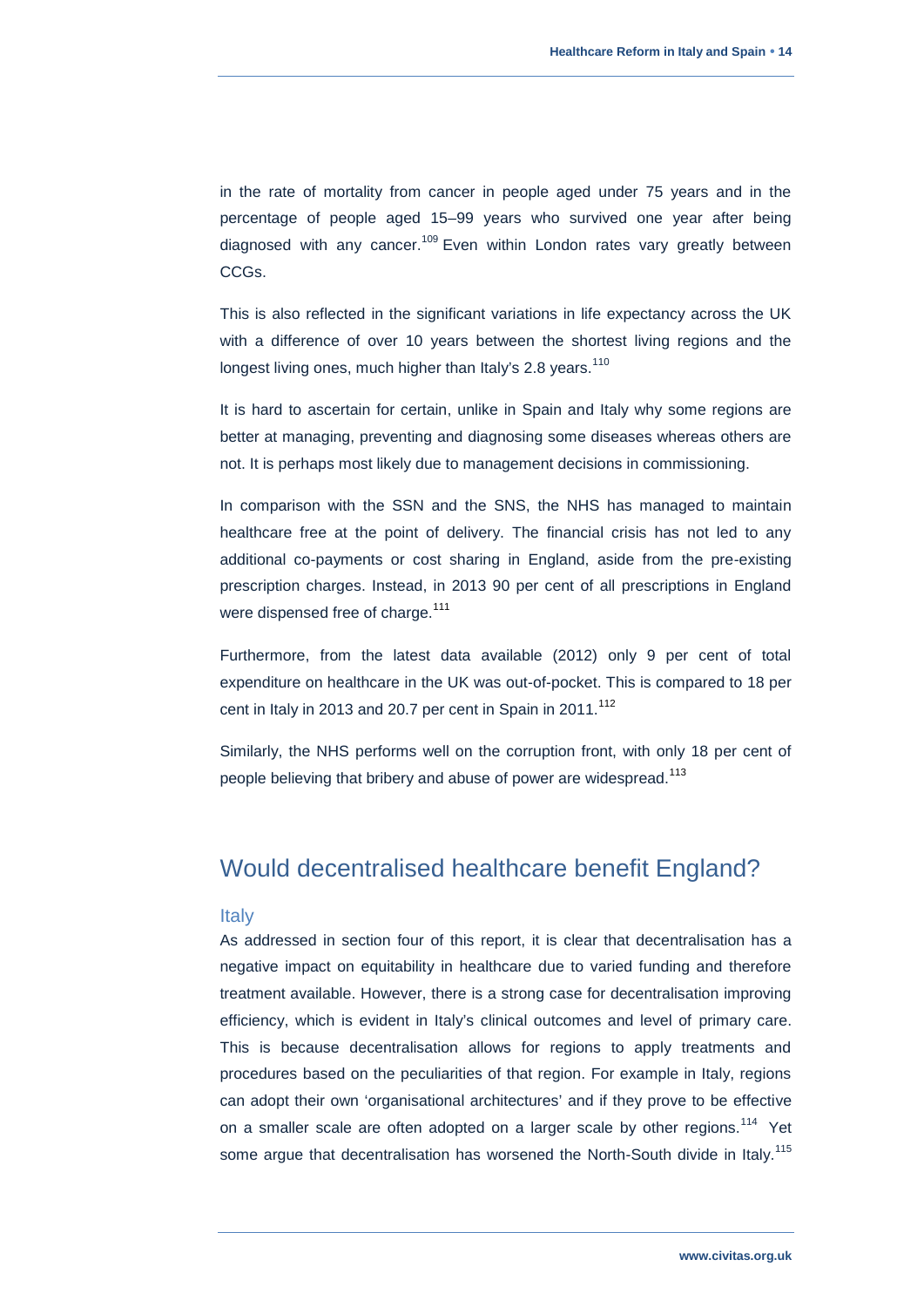In 2009, 168,000 southern patients chose to be treated in the North, whereas only 31,000 remained in the South.<sup>116</sup>

#### <span id="page-15-0"></span>**Spain**

Again, as is the case with Italy, decentralisation of healthcare in Spain allows for efficient allocation of services depending on peculiarities of the region. In Catalonia for example, more hospital beds were provided as data showed its ageing population required more long-term care.<sup>117</sup>

Many also believe that decentralisation makes it easier to implement reforms and analyse cost efficiency.<sup>118</sup> If one region is not meeting economic targets it is easier to implement reform locally before it becomes a national issue.

However, decentralisation in Spain often leads to conflicts between local and central government due to differing politics. This has been the case in the aforementioned implementation of the RDL; many local governments have opposed its measures, which in turn has meant reform implementation is stagnated. Moreover, in 2012, purchasing of supplies, drugs and matters such as energy saving all became centralised, which was estimated to have saved €80m. $^{119}$ 

#### <span id="page-15-1"></span>Would decentralisation of the NHS benefit England?

It is clear from looking at outcomes, primary healthcare and reforms that the NHS lags behind the SSN and SNS despite them all being tax-financed systems. This gives hope to the defenders of Beveridgian healthcare, but it does bring into question the centralised structure of the NHS.

The main limitation that comes to mind when people suggest a decentralised NHS is the issue of the postcode lottery. However, patients could have the option of choosing to use services in other health areas (as they do in Italy and Spain). Moreover, we have seen that the postcode lottery in the NHS is already substantial and if a system is implemented whereby there are standard treatments and services available by national legislation in each health area (as in Italy), this could even safeguard it.

The finances of NHS trusts are currently in turmoil. Given that local authorities 'can claim a rather better record of fiscal self-discipline', devolving NHS funding to them from the complex web of NHS organisations could cut out bureaucracy and prove more efficient.<sup>120</sup> Also, as demonstrated in Italy and Spain devolved healthcare could address regional healthcare or demographic trends.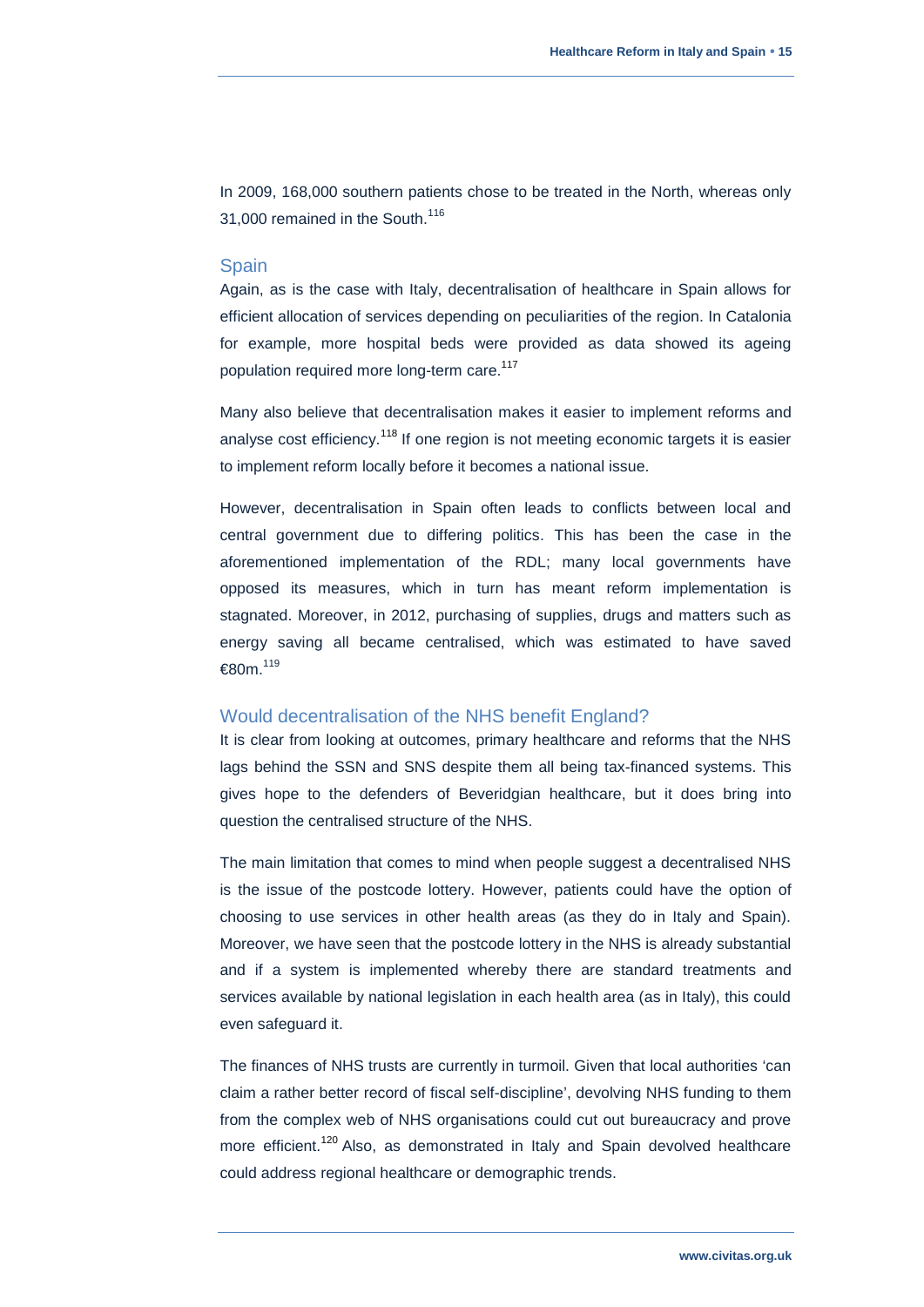It is strongly believed by many that devolved healthcare would lead to the 'holy grail of integrated care.<sup>121</sup> It would allow public health, social services and health services to work under one auspice. This could improve outcomes as well as act as a preventative healthcare system to avoid many cases having to go beyond primary care. We have seen particularly in the case of Spain that devolution and integrated primary care seem to go hand in hand.

Some attempts have been made at decentralisation; influenced by the Liberal Democrats, an emphasis was also put on the role of local government. Public health was now devolved to local government along with Health and Wellbeing Boards. As the CCGs consult with Health and Wellbeing boards this introduced a link with local government.

Of course there are risks involved with what would be considered another huge structural reorganisation of the NHS. However, if the trial devolution of healthcare to Greater Manchester proves to be effective, then it would surely fix a system that has many severe flaws. Decentralisation could take place slowly and carefully as was done in Spain starting with devolved healthcare to Catalonia years before the other ACs. This report has found that the previous healthcare reforms of Andrew Lansley restructured the NHS without making it more efficient than its Beveridgian counterparts and as decentralisation of healthcare could be done gradually, it could be the perfect solution.

## <span id="page-16-0"></span>Conclusion

The main difference between how the UK reacted to the financial crisis and how the Italians and Spanish did, is that they reformed their healthcare services within their existing structures. The past cannot be changed, so whilst it is true that a topdown reorganisation in the middle of a financial crisis was detrimental, it is more useful to learn from other countries how to proceed. From the SSN and the SNS the NHS can learn two key lessons.

Firstly, this report has shown the primary healthcare in Italy and Spain operates more efficiently and often more equitably than in England. Integrated and multispecialty GP practices would reduce the constraints on secondary healthcare and therefore the ever growing budget deficit. It could also improve our clinical outcomes, many of which compare inadequately to Italy and Spain.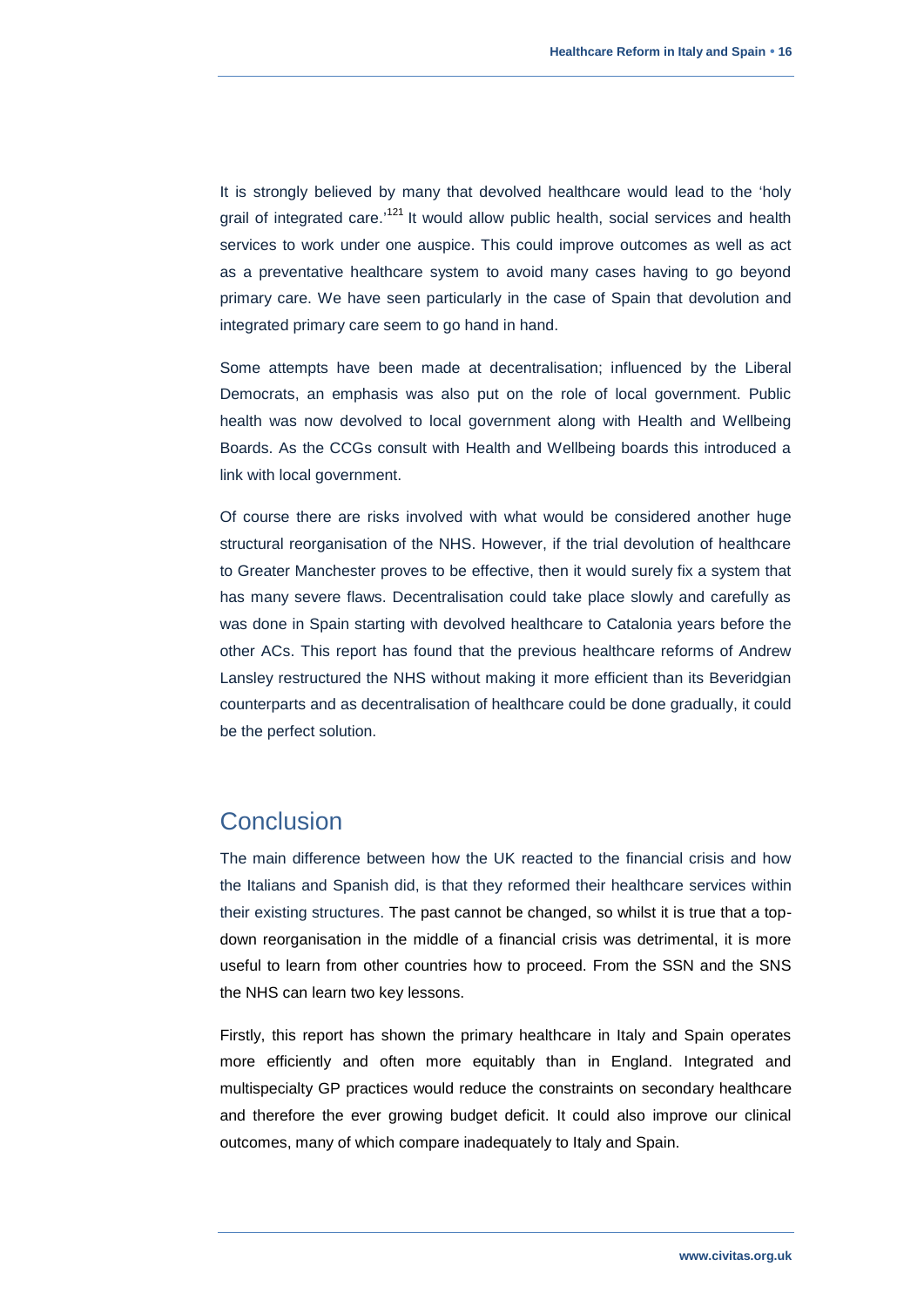Secondly, the government must start to seriously consider devolution of healthcare. This report acknowledges that progress is being made with trials in Greater Manchester, but in order to implement it successfully it must follow a blueprint that has been successful, which Italy and Spain can provide.

Both of the above could remedy the NHS's financial efficiency, which can no longer be ignored. This is shown by the projected budget deficit and high spending per capita. Moreover, if cuts are going to be made, honesty is crucial in order to allow the health service to make future plans. As critics often accuse this inefficiency as being inherent to tax-financed healthcare systems, proving that the SSN and the SNS operate more fiscally efficiently shows that the NHS has a lot to learn from them as well as social insurance systems.

It must be recognised that the NHS, throughout the trials and tribulations of the financial crisis, has managed to continue to deliver healthcare free at the point of delivery. There is often criticism over waiting times, which do need improving, yet it is a testament to our healthcare that it remains free. This is where Italy and Spain have compromised their core values in order to achieve efficiency.

It is significant that Italy and Spain have such relatively successful healthcare systems given their financial situations. This indicates they are operating with a structural advantage. Of course they are flawed in many areas such as disparities and corruption. Yet we should look to learn from their systems as our closest relatives in the healthcare sector.

The NHS is something to be proud of and by learning from other Beveridgian systems and implementing reforms we can strengthen it further. The SSN and the SNS do outperform the NHS in crucial areas and so long as the NHS is to remain a tax-financed system it makes the most sense to compare it to other Beveridgian systems.

# <span id="page-17-0"></span>References

 $1$  Donatini A, (2013). International Profiles of Healthcare Systems, The Italian Healthcare System, The Commonwealth Fund. Retrieved from [http://www.commonwealthfund.org/~/media/Files/Publications/Fund%20Report/2013/Nov/1717\\_Thomso](http://www.commonwealthfund.org/~/media/Files/Publications/Fund%20Report/2013/Nov/1717_Thomson_intl_profiles_hlt_care_sys_2013_v2.pdf) [n\\_intl\\_profiles\\_hlt\\_care\\_sys\\_2013\\_v2.pdf](http://www.commonwealthfund.org/~/media/Files/Publications/Fund%20Report/2013/Nov/1717_Thomson_intl_profiles_hlt_care_sys_2013_v2.pdf)  $2$  Donatini A, (2015). 2014 International Profiles of Healthcare Systems. The Italian

Healthcare System. The Commonwealth Fund. Retrieved from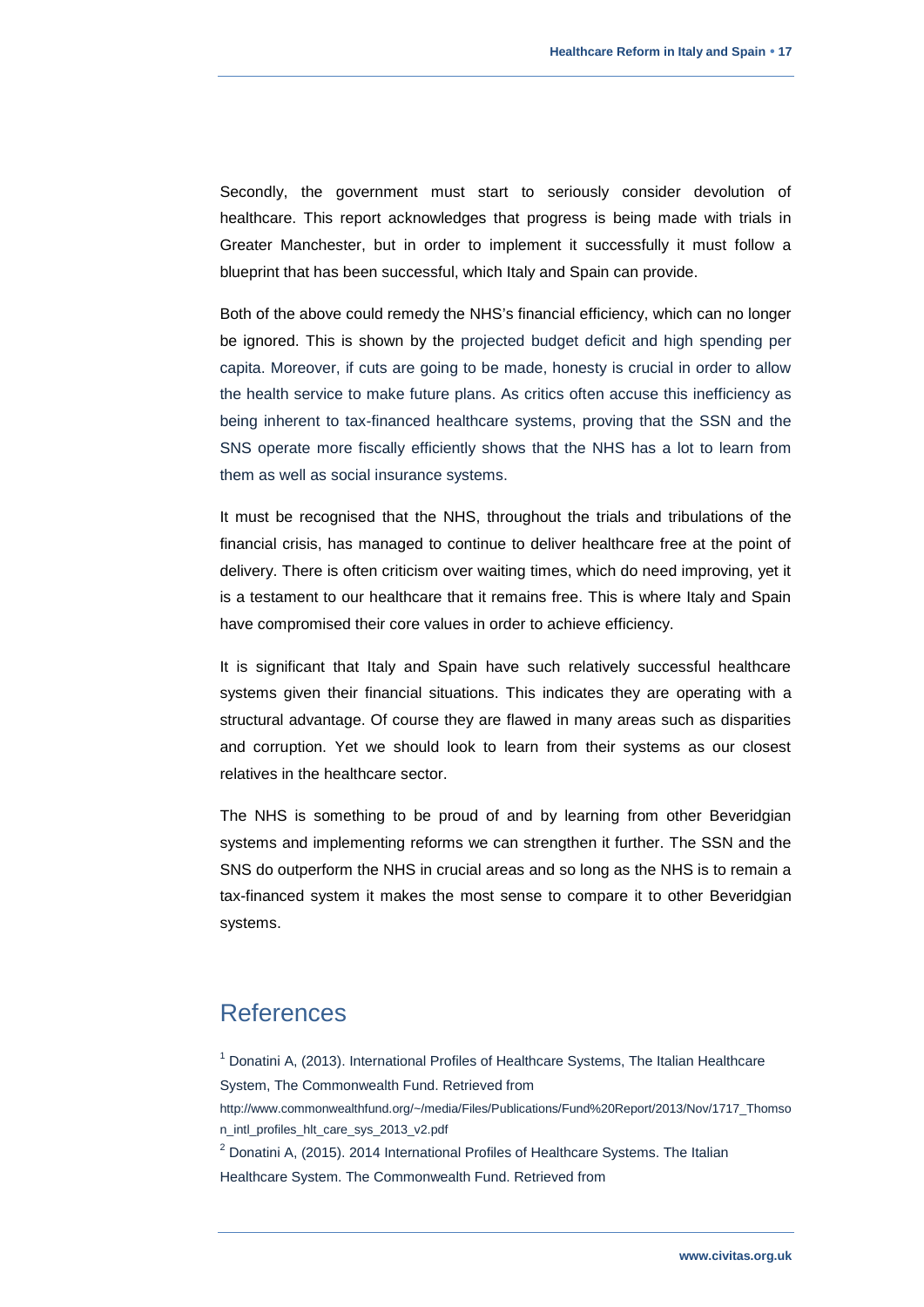[http://www.commonwealthfund.org/~/media/files/publications/fund-](http://www.commonwealthfund.org/~/media/files/publications/fund-report/2015/jan/1802_mossialos_intl_profiles_2014_v7.pdf?la=en)

[report/2015/jan/1802\\_mossialos\\_intl\\_profiles\\_2014\\_v7.pdf?la=en](http://www.commonwealthfund.org/~/media/files/publications/fund-report/2015/jan/1802_mossialos_intl_profiles_2014_v7.pdf?la=en)

<sup>3</sup> Donatini A, (2015). 2014 International Profiles of Healthcare Systems. The Italian Healthcare System. The Commonwealth Fund. (see earlier)

 $^4$  de Belvis AG, Ferré F, Specchia ML, Valerio L, Fattore G and Ricciardi W, (2012). The

financial crisis in Italy: Implications for the healthcare sector. *Health Policy*. 106(1) pp.10-16. Retrieved from [http://www.healthpolicyjrnl.com/article/S0168-8510\(12\)00108-X/abstract](http://www.healthpolicyjrnl.com/article/S0168-8510(12)00108-X/abstract)

<sup>5</sup> Donatini A, (2015). 2014 International Profiles of Healthcare Systems. The Italian Healthcare System. The Commonwealth Fund. (see earlier)

 $^6$  de Belvis AG, Ferré F, Specchia ML, Valerio L, Fattore G and Ricciardi W, (2012). The financial crisis in Italy: Implications for the healthcare sector. *Health Policy*. 106(1) pp.10-16. (see earlier)

 $^7$  de Belvis AG, Fattore G, Ferré F, Lazzari A, Longhi S, Maresso A, Ricciardi W and Valerio L. (2014). Italy: Health System Review. WHO. *Health Systems in Transition*. 16(4) pp.1-168.

Retrieved from http://www.euro.who.int/ data/assets/pdf file/0003/263253/HiT-Italy.pdf

<sup>8</sup> OECD. (2014).How does Italy Compare? OECD Health Statistics. Retrieved from <http://www.oecd.org/els/health-systems/Briefing-Note-ITALY-2014.pdf>

 $9$  OECD. (2014). How does Italy Compare? OECD Health Statistics. (see earlier)

 $10$  de Belvis AG, Fattore G, Ferré F, Lazzari A, Longhi S, Maresso A, Ricciardi W and Valerio

L. (2014). Italy: Health System Review. WHO. *Health Systems in Transition*. 16(4) pp.1-168. (see earlier)

 $11$  WHO. Global Health Observatory Data Repository. Health expenditure ratios, by country, 1995-2013 Italy. Retrieved from

<http://apps.who.int/gho/data/view.main.HEALTHEXPRATIOITA?lang=en>

<sup>12</sup> Galló P, Gené-Badía J. (2013). Cuts drive health system reforms in Spain. *Health Policy*. 13(1-2) pp.1-7. Retrieved from [http://www.healthpolicyjrnl.com/article/S0168-8510\(13\)00178-](http://www.healthpolicyjrnl.com/article/S0168-8510(13)00178-4/abstract) [4/abstract](http://www.healthpolicyjrnl.com/article/S0168-8510(13)00178-4/abstract)

<sup>13</sup> Alvarez-Dardet C, la Parra D, Legido-Quigley H, Martino-Moreno JM, McKee M and Otero L. (2013). Will austerity cuts dismantle the Spanish healthcare system? *British Medical* 

*Journal*. 346. Retrieved from <http://www.bmj.com/content/346/bmj.f2363>

<sup>14</sup> Alonso P, Claveria A, Gorgojo L, Martin-Moreno JM, and Peiró S. (2009). Spain: a decentralised health system in constant flux. *British Medical Journal*. 338. Retrieved from <http://www.bmj.com/content/338/bmj.b1170.short>

<sup>15</sup> Galló P, Gené-Badía J. (2013). Cuts drive health system reforms in Spain. *Health Policy*. 13(1-2) pp.1-7. (see earlier)

<sup>16</sup> Alvarez-Dardet C, la Parra D, Legido-Quigley H, Martino-Moreno JM, McKee M and Otero

L. (2013). Will austerity cuts dismantle the Spanish healthcare system? *British Medical Journal*. 346. (see earlier)

 $17$  WHO. Global Health Observatory Data Repository. Health expenditure ratios, by country, 1995-2013 Spain. Retrieved from

<http://apps.who.int/gho/data/view.main.HEALTHEXPRATIOESP?lang=en>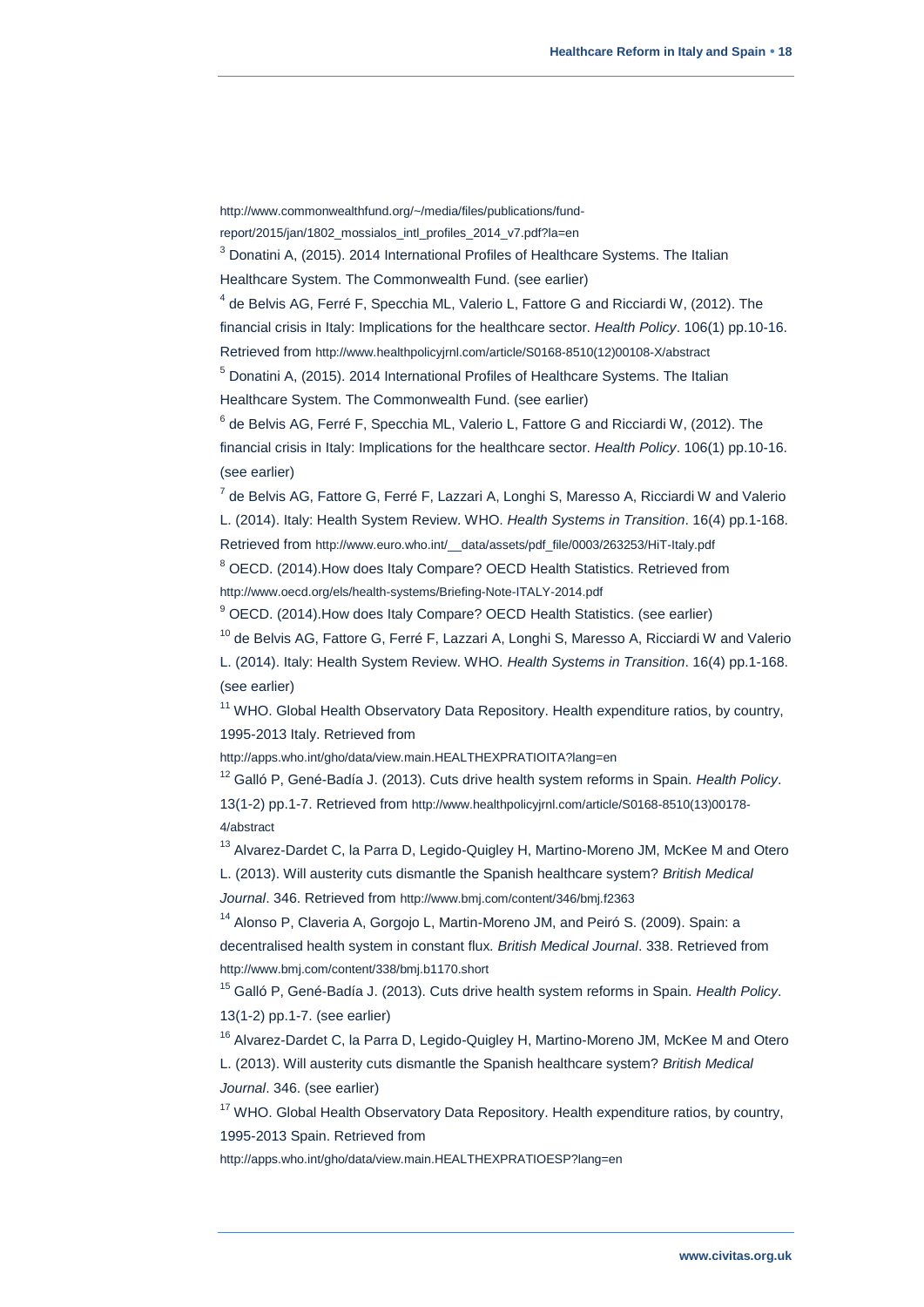<sup>18</sup> OECD. (2014). How does Spain Compare? OECD Health Statistics. Retrieved from <http://www.oecd.org/els/health-systems/Briefing-Note-SPAIN-2014.pdf>

<sup>19</sup> Galló P, Gené-Badía J. (2013). Cuts drive health system reforms in Spain. *Health Policy*. 13(1-2) pp.1-7. (see earlier)

 $20$  Alderwick H, Baird B, Gregory S, Ham C, and Jabbal J. (2015). The NHS Under the Coalition Government, Part One: NHS Reform. The King's Fund. Retrieved from [http://www.kingsfund.org.uk/sites/files/kf/field/field\\_publication\\_file/the-nhs-under-the-coalition](http://www.kingsfund.org.uk/sites/files/kf/field/field_publication_file/the-nhs-under-the-coalition-government-part-one-nhs-reform.pdf)[government-part-one-nhs-reform.pdf](http://www.kingsfund.org.uk/sites/files/kf/field/field_publication_file/the-nhs-under-the-coalition-government-part-one-nhs-reform.pdf)

 $21$ Arora S and Thorlby R. (2015). 2014 International Profiles of Healthcare Systems. The English Healthcare System, 2014. The Commonwealth Fund. Retrieved from

[http://www.commonwealthfund.org/~/media/files/publications/fund-](http://www.commonwealthfund.org/~/media/files/publications/fund-report/2015/jan/1802_mossialos_intl_profiles_2014_v7.pdf?la=en)

report/2015/jan/1802 mossialos intl profiles 2014 v7.pdf?la=en

<sup>22</sup> BBC. (2013). Q&A: The NHS shake-up. Retrieved from [http://www.bbc.co.uk/news/health-](http://www.bbc.co.uk/news/health-12177084)[12177084](http://www.bbc.co.uk/news/health-12177084)

<sup>23</sup> Arora S and Thorlby R. (2015). 2014 International Profiles of Healthcare Systems. The English Healthcare System, 2014. The Commonwealth Fund. (see earlier)

 $24$  Arora S and Thorlby R. (2015). 2014 International Profiles of Healthcare Systems. The English Healthcare System, 2014. The Commonwealth Fund. (see earlier)

<sup>25</sup> NHS England. (2015). The NHS Five Year Forward View. Retrieved from

<http://www.england.nhs.uk/ourwork/futurenhs/5yfv-exec-sum/>

 $26$  The King's Fund. (2015). Better value in the NHS, The role of changes in clinical practice.

 $27$  The King's Fund. (2015). Better value in the NHS, The role of changes in clinical practice.

 $28$  The King's Fund. (2015). Better value in the NHS, The role of changes in clinical practice.

 $29$  Pym H. (2015). NHS trusts' deficit rises to £822m. The BBC. Retrieved from <http://www.bbc.co.uk/news/health-32846545>

 $30$  Campbell D. (2015). NHS deficit could hit £2.5bn this year, warns top health chief. The Guardian. Retrieved from [http://www.theguardian.com/society/2015/mar/19/nhs-deficit-crisis-bailout](http://www.theguardian.com/society/2015/mar/19/nhs-deficit-crisis-bailout-warns-top-health-chief)[warns-top-health-chief](http://www.theguardian.com/society/2015/mar/19/nhs-deficit-crisis-bailout-warns-top-health-chief)

<sup>31</sup> Dati economici: rapporti annuali. (2014). Ministerio della Salute. Retrieved from [http://www.salute.gov.it/portale/temi/p2\\_6.jsp?lingua=italiano&id=1396&area=programmazioneSanitaria](http://www.salute.gov.it/portale/temi/p2_6.jsp?lingua=italiano&id=1396&area=programmazioneSanitariaLea&menu=vuoto) [Lea&menu=vuoto](http://www.salute.gov.it/portale/temi/p2_6.jsp?lingua=italiano&id=1396&area=programmazioneSanitariaLea&menu=vuoto)

<sup>32</sup> WHO Global Health Observatory Data Repository. Health expenditure per capita, all countries, selected years, Estimates by country. Retrieved from

<http://apps.who.int/gho/data/node.main.78?lang=en>

<sup>33</sup> Alderwick H, Baird B, Gregory S, Ham C, and Jabbal J. (2015). The NHS Under the Coalition Government, Part One: NHS Reform. The King's Fund. (see earlier)

<sup>34</sup> Alderwick H, Baird B, Gregory S, Ham C, and Jabbal J. (2015). The NHS Under the Coalition Government, Part One: NHS Reform. The King's Fund. (see earlier)

<sup>35</sup> Donatini A, (2013). International Profiles of Healthcare Systems, The Italian Healthcare System, The Commonwealth Fund. (see earlier)

<sup>36</sup> Donatini A, (2013). International Profiles of Healthcare Systems, The Italian Healthcare System, The Commonwealth Fund. (see earlier)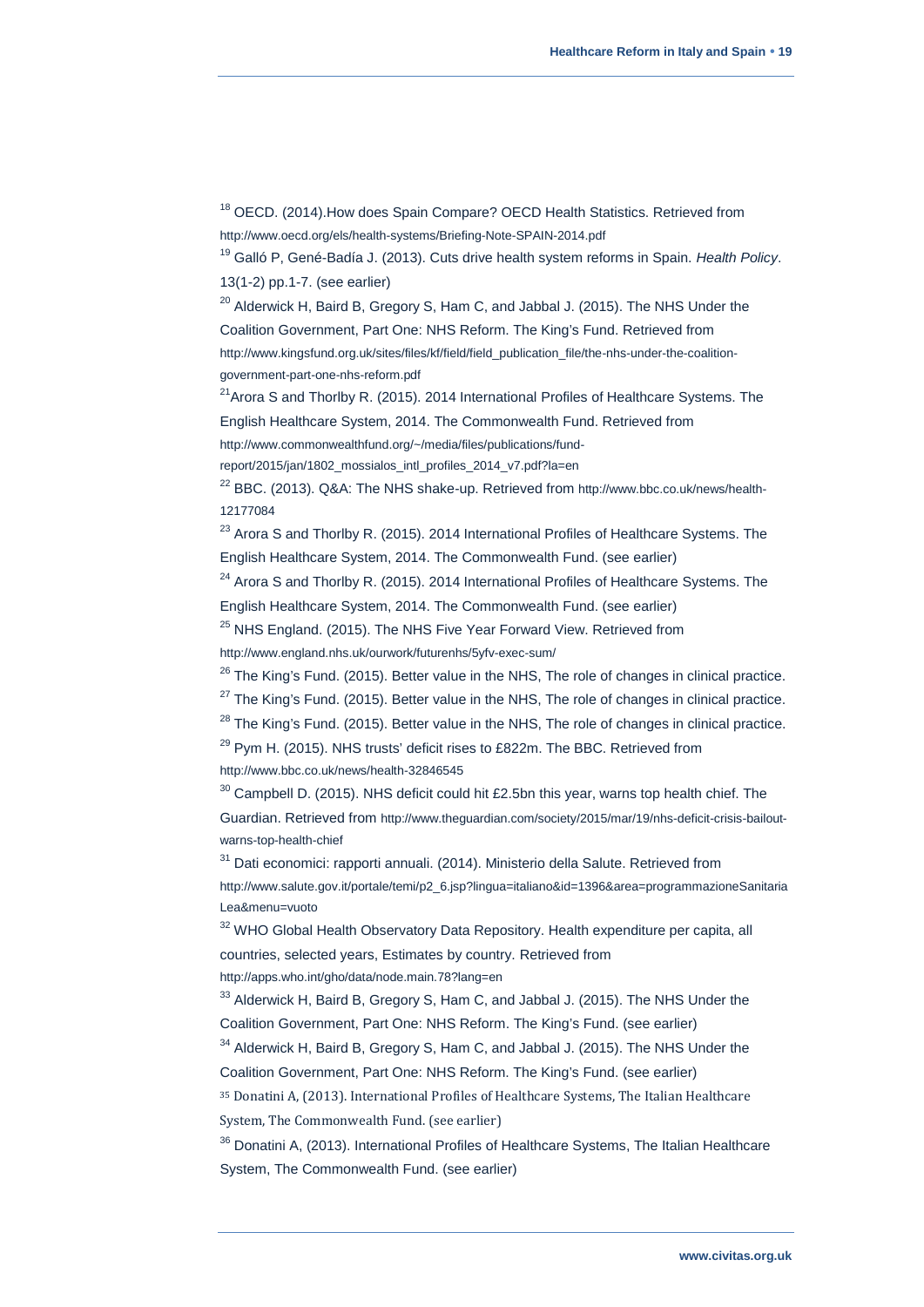<sup>37</sup> Donatini A, (2015). 2014 International Profiles of Healthcare Systems. The Italian Healthcare System. The Commonwealth Fund. (see earlier)

<sup>38</sup> Donatini A, (2015). 2014 International Profiles of Healthcare Systems. The Italian Healthcare System. The Commonwealth Fund. (see earlier)

<sup>39</sup> Donatini A, (2015). 2014 International Profiles of Healthcare Systems. The Italian Healthcare System. The Commonwealth Fund. (see earlier)

<sup>40</sup> Donatini A, (2015). 2014 International Profiles of Healthcare Systems. The Italian Healthcare System. The Commonwealth Fund. (see earlier)

<sup>41</sup> Dedeu T. (2011). Primary Care in Spain. European Forum for Primary Care. Retrieved from <http://www.euprimarycare.org/column/primary-care-spain>

<sup>42</sup> Borkan J, Eaton CB, Jadad AR, Novillo-Oritz D and Rivero Corte P. (2010). Renewing Primary Care: Lessons Learned from the Spanish Healthcare System. *Health Affairs*. 29(8) pp.1432-1441. Retrieved from <http://content.healthaffairs.org/content/29/8/1432.full>

<sup>43</sup> Borkan J, Eaton CB, Jadad AR, Novillo-Oritz D and Rivero Corte P. (2010). Renewing Primary Care: Lessons Learned from the Spanish Healthcare System. *Health Affairs*. 29(8) pp.1432-1441. (see earlier)

<sup>44</sup> Dedeu T. (2011). Primary Care in Spain. European Forum for Primary Care. (see earlier) <sup>45</sup> Borkan J, Eaton CB, Jadad AR, Novillo-Oritz D and Rivero Corte P. (2010). Renewing Primary Care: Lessons Learned from the Spanish Healthcare System. *Health Affairs*. 29(8) pp.1432-1441. (see earlier)

<sup>46</sup> Dedeu T. (2011). Primary Care in Spain. European Forum for Primary Care. (see earlier)  $47$  Galló P, Gené-Badía J. (2013). Cuts drive health system reforms in Spain.

*Health Policy*. 13(1-2) pp.1-7. (see earlier)

<sup>48</sup> Alvarez-Dardet C, la Parra D, Legido-Quigley H, Martino-Moreno JM, McKee M and Otero L. (2013). Will austerity cuts dismantle the Spanish healthcare system? *British Medical Journal*. 346. (see earlier)

<sup>49</sup> Ministerio de Sanidad, Servicios Sociales e Igualdad. (2014). Barómetro Sanitario 2014. Retrieved from

[http://www.msssi.gob.es/estadEstudios/estadisticas/docs/BS\\_2014/1\\_PRES\\_WEB\\_BS\\_2014\\_PAB.pdf](http://www.msssi.gob.es/estadEstudios/estadisticas/docs/BS_2014/1_PRES_WEB_BS_2014_PAB.pdf) <sup>50</sup> Alderwick H, Baird B, Gregory S, Ham C, and Jabbal J. (2015). The NHS Under the

Coalition Government, Part One: NHS Reform. The King's Fund. (see earlier)

<sup>51</sup> Arora S, Curry N, Dayan M and Rosen R. (2014). Is General Practice in Crisis? The Nuffield Trust.

 $52$  Campbell D. (2015). Leading health think tank condemns 'damaging' Tory NHS reforms. The Guardian. Retrieved from [http://www.theguardian.com/society/2015/feb/06/nhs-reforms-tories](http://www.theguardian.com/society/2015/feb/06/nhs-reforms-tories-damaging-thinktank-kings-fund)[damaging-thinktank-kings-fund](http://www.theguardian.com/society/2015/feb/06/nhs-reforms-tories-damaging-thinktank-kings-fund)

<sup>53</sup> Arora S, Curry N, Dayan M and Rosen R. (2014). Is General Practice in Crisis? The Nuffield Trust.

<sup>54</sup> Arora S, Curry N, Dayan M and Rosen R. (2014). Is General Practice in Crisis? The Nuffield Trust.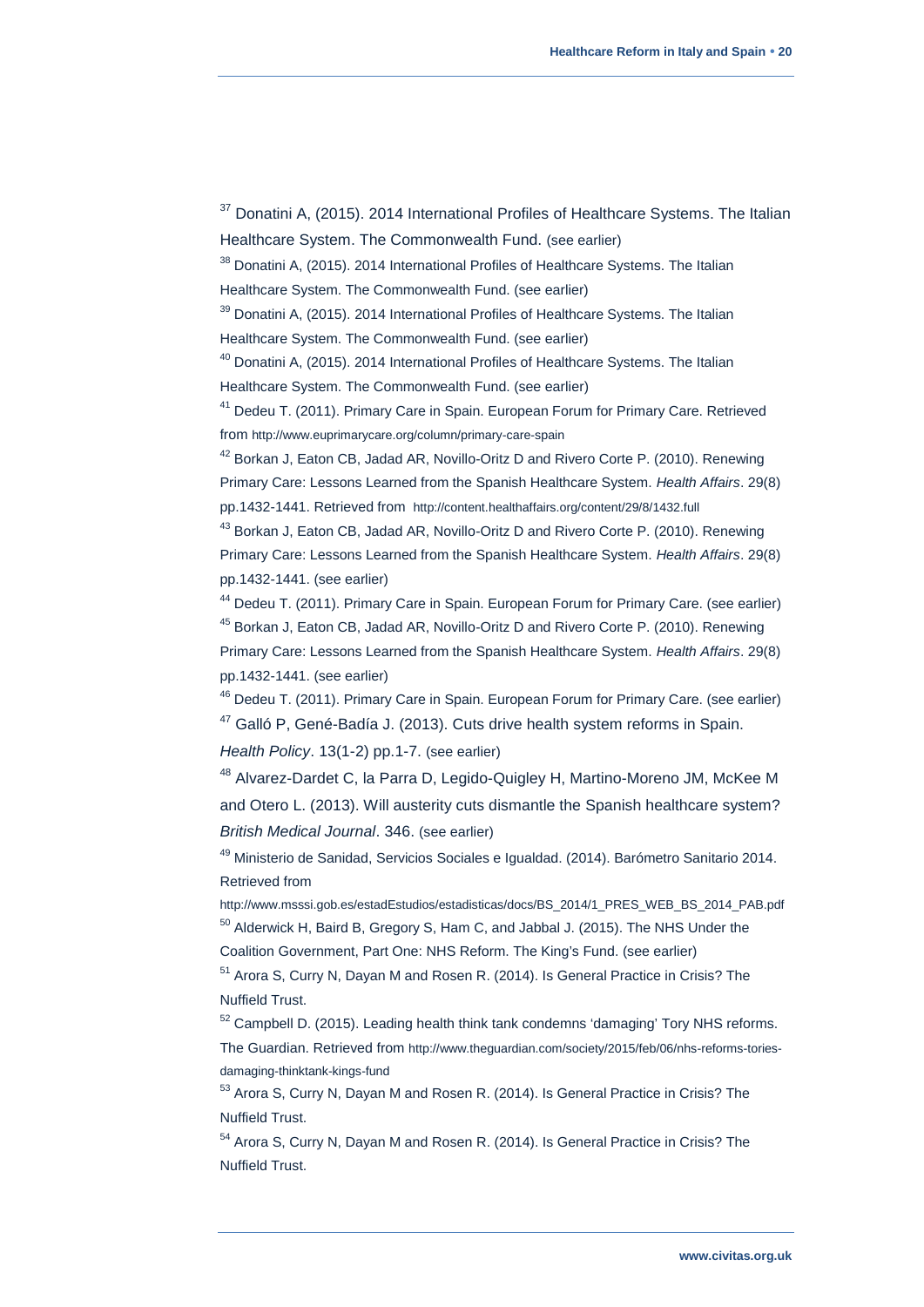<sup>55</sup> Arora S, Curry N, Dayan M and Rosen R. (2014). Is General Practice in Crisis? The Nuffield Trust.

<sup>56</sup> Arora S, Curry N, Dayan M and Rosen R. (2014). Is General Practice in Crisis? The Nuffield Trust.

<sup>57</sup> Arora S, Curry N, Dayan M and Rosen R. (2014). Is General Practice in Crisis? The Nuffield Trust.

<sup>58</sup> The World Bank. World Development Indicators. Life expectancy at birth. Retrieved from [http://databank.worldbank.org/data//reports.aspx?source=2&country=&series=SP.DYN.LE00.FE.IN&per](http://databank.worldbank.org/data/reports.aspx?source=2&country=&series=SP.DYN.LE00.FE.IN&period=) [iod=#](http://databank.worldbank.org/data/reports.aspx?source=2&country=&series=SP.DYN.LE00.FE.IN&period=)

 $59$  OECD. (2013). Health at a glance. Magnetic resonance imaging (MRI) units. Retrieved from <https://data.oecd.org/healtheqt/magnetic-resonance-imaging-mri-units.htm>

<sup>60</sup> OECD. (2013).CT Scanners, per 1,000,000 of the population. Retrieved from <http://www.oecd.org/health/health-data.htm>

 $61$  OECD. (2013). Health at a glance. Doctors. Retrieved from

<https://data.oecd.org/healthres/doctors.htm#indicator-chart>

 $62$  OECD. (2013). Health at a glance. Nurses. Retrieved from

<https://data.oecd.org/healthres/nurses.htm>

<sup>63</sup> de Belvis AG, Fattore G, Ferré F, Lazzari A, Longhi S, Maresso A, Ricciardi W and Valerio L. (2014). Italy: Health System Review. WHO. *Health Systems in Transition*. 16(4) pp.1-168. (see earlier)

 $64$  OECD. (2013). Health at a glance. Magnetic resonance imaging (MRI) units. (see earlier)

 $65$  OECD. (2013).CT Scanners, per 1,000,000 of the population. (see earlier)

<sup>66</sup> OECD. (2013). Health at a glance. Doctors. (see earlier)

 $67$  OECD. (2013). Health at a glance. Nurses. (see earlier)

<sup>68</sup> WHO. (2015). European health for all database. Retrieved from

[http://data.euro.who.int/hfadb/profile/profile.php?id=prf\\_834089001441984887&gr=-1&bs=8&cnt=52](http://data.euro.who.int/hfadb/profile/profile.php?id=prf_834089001441984887&gr=-1&bs=8&cnt=52)

 $69$  The World Bank. World Development Indicators. Life expectancy at birth. (see earlier)

 $70$  The World Bank. World Development Indicators. Life expectancy at birth. (see earlier)

 $71$  OECD. (2011). Health at a Glance 2011: OECD Indicators. Retrieved from [http://www.oecd](http://www.oecd-ilibrary.org/sites/health_glance-2011-en/05/03/02/index.html?itemId=/content/chapter/health_glance-2011-45-en)[ilibrary.org/sites/health\\_glance-2011-en/05/03/02/index.html?itemId=/content/chapter/health\\_glance-](http://www.oecd-ilibrary.org/sites/health_glance-2011-en/05/03/02/index.html?itemId=/content/chapter/health_glance-2011-45-en)[2011-45-en](http://www.oecd-ilibrary.org/sites/health_glance-2011-en/05/03/02/index.html?itemId=/content/chapter/health_glance-2011-45-en)

<sup>72</sup> OECD. (2011). Health at a glance 2011: OECD Indicators. (see earlier)

 $73$  Papanicolas I and Smith PC (Eds.) (2013). WHO. Health system performance

comparison, An agenda for policy, information and research. Retrieved from [http://www.euro.who.int/\\_\\_data/assets/pdf\\_file/0009/244836/Health-System-Performance-](http://www.euro.who.int/__data/assets/pdf_file/0009/244836/Health-System-Performance-Comparison.pdf)[Comparison.pdf](http://www.euro.who.int/__data/assets/pdf_file/0009/244836/Health-System-Performance-Comparison.pdf)

<sup>74</sup> OECD. (2013). Health at a glance. Deaths from cancer. Retrieved from <https://data.oecd.org/healthstat/deaths-from-cancer.htm>

<sup>75</sup> OECD. (2013). Average length of stay, All causes. Retrieved from <http://www.oecd.org/health/health-data.htm>

<sup>76</sup> WHO. (2015). European health for all database. (see earlier)

 $77$  OECD. (2011). Health at a glance 2011: OECD Indicators. (see earlier)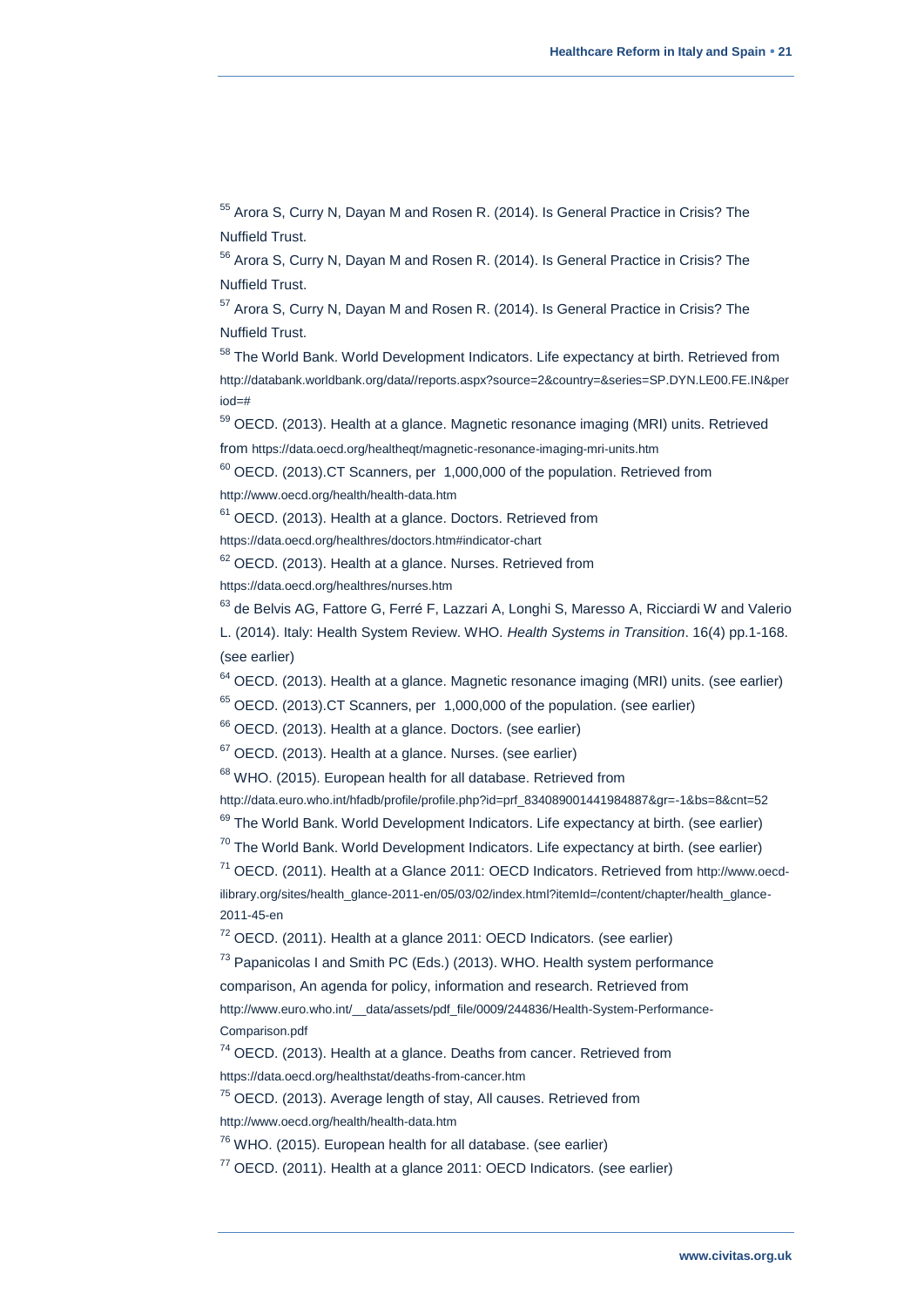<sup>78</sup> OECD. (2011). Health at a glance 2011: OECD Indicators. (see earlier)

 $79$  OECD. (2013). Health at a glance. Deaths from cancer. (see earlier)

80 World Bank. GDP (current US\$). Retrieved from

<http://data.worldbank.org/indicator/NY.GDP.MKTP.CD>

 $81$  OECD. (2013). Average length of stay, All causes. (see earlier)

 $82$  The World Bank. World Development Indicators. Life expectancy at birth. (see earlier)

<sup>83</sup> Papanicolas I and Smith PC (Eds.) (2013). WHO. Health system performance

comparison, An agenda for policy, information and research. (see earlier)

<sup>84</sup> The World Bank. World Development Indicators. Life expectancy at birth. (see earlier)

 $85$  Papanicolas I and Smith PC (Eds.) (2013). WHO. Health system performance

comparison, An agenda for policy, information and research. (see earlier)

<sup>86</sup> Donatini A, (2015). 2014 International Profiles of Healthcare Systems. The Italian Healthcare System. The Commonwealth Fund. (see earlier)

 $87$  Alderwick H, Baird B, Gregory S, Ham C, and Jabbal J. (2015). The NHS Under the Coalition Government, Part One: NHS Reform. The King's Fund. (see earlier)

88 Alvarez-Dardet C, la Parra D, Legido-Quigley H, Martino-Moreno JM, McKee M and Otero L. (2013). Will austerity cuts dismantle the Spanish healthcare system? *British Medical Journal*. 346. (see earlier)

89 Alvarez-Dardet C, la Parra D, Legido-Quigley H, Martino-Moreno JM, McKee M and Otero L. (2013). Will austerity cuts dismantle the Spanish healthcare system? *British Medical Journal*. 346. (see earlier)

<sup>90</sup> NHS UK. NHS Core Principles. Retrieved from

<http://www.nhs.uk/NHSEngland/thenhs/about/Pages/nhscoreprinciples.aspx>

<sup>91</sup> UN Declaration of Human Rights. Article 25. Retrieved from

<http://www.un.org/en/documents/udhr/index.shtml#a25>

<sup>92</sup> de Belvis AG, Fattore G, Ferré F, Ricciardi W, Specchia ML and Valerio L (2012). The financial crisis in Italy: Implications for the healthcare sector. *Health Policy*. 106(1) pp.10-16. Retrieved from [http://www.healthpolicyjrnl.com/article/S0168-8510\(12\)00108-X/abstract](http://www.healthpolicyjrnl.com/article/S0168-8510(12)00108-X/abstract)

93 de Belvis AG, Fattore G, Ferré F, Lazzari A, Longhi S, Maresso A, Ricciardi W and Valerio L. (2014). Italy: Health System Review. WHO. *Health Systems in Transition*. 16(4) pp.1-168. (see earlier)

94 Donatini A, (2015). 2014 International Profiles of Healthcare Systems. The Italian Healthcare System. The Commonwealth Fund. (see earlier)

95 Donatini A, (2015). 2014 International Profiles of Healthcare Systems. The Italian Healthcare System. The Commonwealth Fund. (see earlier)

<sup>96</sup> de Belvis AG, Fattore G, Ferré F, Ricciardi W, Specchia ML and Valerio L (2012). The financial crisis in Italy: Implications for the healthcare sector. *Health Policy*. 106(1) pp.10-16. (see earlier)

<sup>97</sup> Donatini A, (2013). International Profiles of Healthcare Systems, The Italian Healthcare System, The Commonwealth Fund. (see earlier)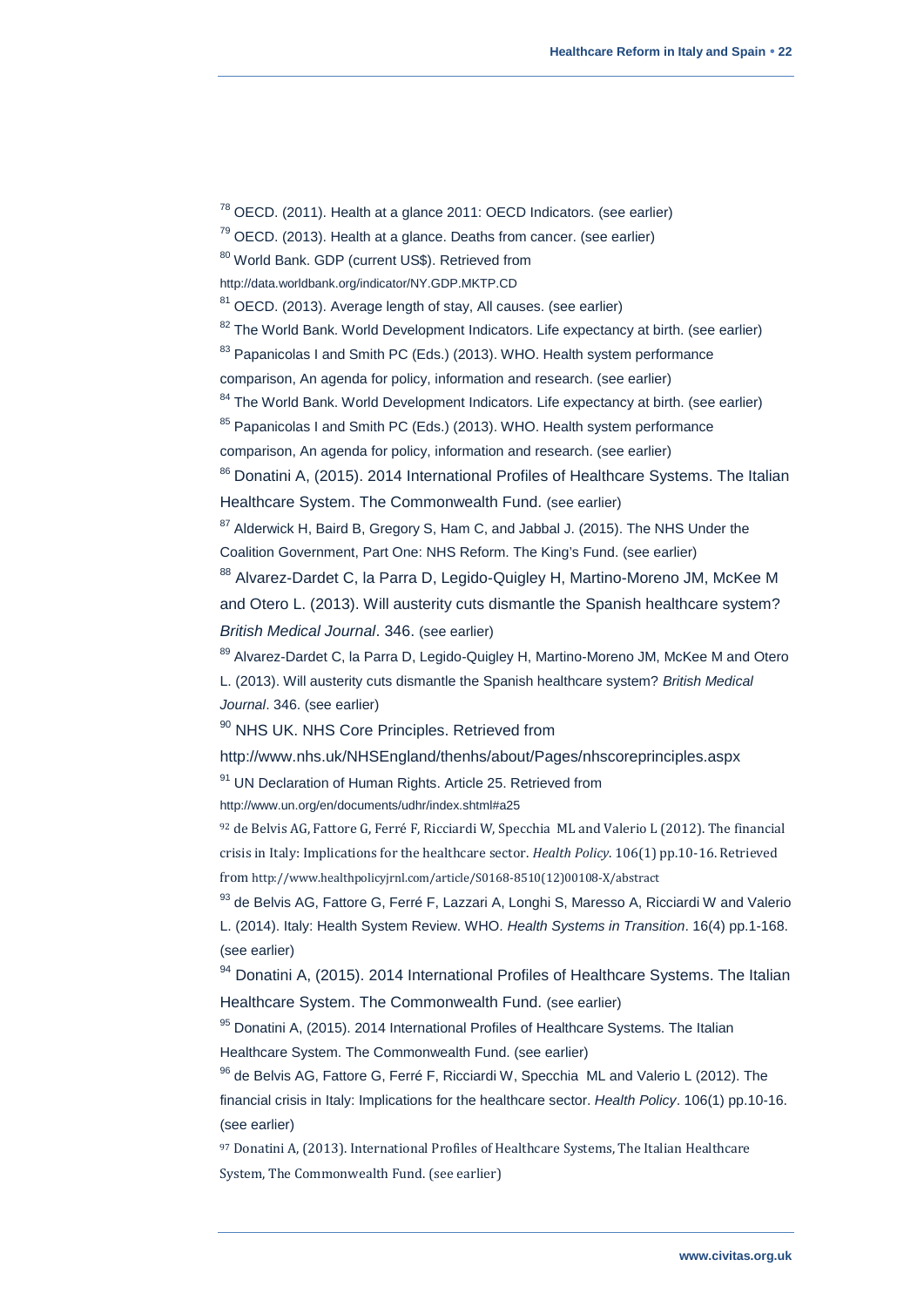98 Donatini A, (2015). 2014 International Profiles of Healthcare Systems. The Italian Healthcare System. The Commonwealth Fund. (see earlier)

 $99$  European Commission. (2013). Study on Corruption in the Healthcare Sector. Retrieved from [http://ec.europa.eu/dgs/home-affairs/what-is-](http://ec.europa.eu/dgs/home-affairs/what-is-new/news/news/docs/20131219_study_on_corruption_in_the_healthcare_sector_en.pdf)

[new/news/news/docs/20131219\\_study\\_on\\_corruption\\_in\\_the\\_healthcare\\_sector\\_en.pdf](http://ec.europa.eu/dgs/home-affairs/what-is-new/news/news/docs/20131219_study_on_corruption_in_the_healthcare_sector_en.pdf)

<sup>100</sup> European Commission. (2013). Study on Corruption in the Healthcare Sector. (see earlier)

<sup>101</sup> Galló P, Gené-Badía J. (2013). Cuts drive health system reforms in Spain. *Health Policy*. 13(1-2) pp.1-7. (see earlier)

<sup>102</sup> Alvarez-Dardet C, la Parra D, Legido-Quigley H, Martino-Moreno JM, McKee M and Otero L. (2013). Will austerity cuts dismantle the Spanish healthcare system? *British Medical Journal*. 346. (see earlier)

<sup>103</sup> Alvarez-Dardet C, la Parra D, Legido-Quigley H, Martino-Moreno JM, McKee M and Otero L. (2013). Will austerity cuts dismantle the Spanish healthcare system? *British Medical Journal*. 346. (see earlier)

<sup>104</sup> Galló P, Gené-Badía J. (2013). Cuts drive health system reforms in Spain. *Health Policy*. 13(1-2) pp.1-7. (see earlier)

 $105$  Spanish Corruption, A lot of bad apples. (2014). The Economist. Retrieved from [http://www.economist.com/news/europe/21631126-wave-arrests-upends-political-establishment-lot-bad](http://www.economist.com/news/europe/21631126-wave-arrests-upends-political-establishment-lot-bad-apples)[apples](http://www.economist.com/news/europe/21631126-wave-arrests-upends-political-establishment-lot-bad-apples)

<sup>106</sup> European Commission. (2013). Study on Corruption in the Healthcare Sector. (see earlier)

<sup>107</sup> European Commission. (2013). Study on Corruption in the Healthcare Sector. (see earlier)

<sup>108</sup> Public Health Engand. (2015). The NHS Atlas of Variation in Healthcare, Reducing unwarranted variation to increase value and improve quality. Retrieved from [http://www.rightcare.nhs.uk/atlas/RC\\_nhsAtlas3\\_HIGH\\_150915.pdf](http://www.rightcare.nhs.uk/atlas/RC_nhsAtlas3_HIGH_150915.pdf)

 $109$  Public Health Engand. (2015). The NHS Atlas of Variation in Healthcare, Reducing unwarranted variation to increase value and improve quality. (see earlier)

<sup>110</sup> Office for National Statistics. (2012). Life expectancy in the UK. Retrieved from <http://www.ons.gov.uk/ons/interactive/life-expectancy-in-the-uk/index.html>

<sup>111</sup> Arora S and Thorlby R. (2015). 2014 International Profiles of Healthcare

Systems. The English Healthcare System, 2014. The Commonwealth Fund. (see earlier)

<sup>112</sup> OECD. (2014). Out-of-pocket expenditure on health, As a percentage of total expenditure on health. Retrieved from [http://www.oecd-ilibrary.org/social-issues-migration-health/out-of-pocket](http://www.oecd-ilibrary.org/social-issues-migration-health/out-of-pocket-expenditure-on-health_oopexphtl-table-en)[expenditure-on-health\\_oopexphtl-table-en](http://www.oecd-ilibrary.org/social-issues-migration-health/out-of-pocket-expenditure-on-health_oopexphtl-table-en)

<sup>113</sup> European Commission. (2013). Study on Corruption in the Healthcare Sector. (see earlier)

<sup>114</sup> Francese M and Romanelli M. (2014). Is there room for containing healthcare costs? An analysis of regional spending differentials in Italy. *The European Journal of Health*